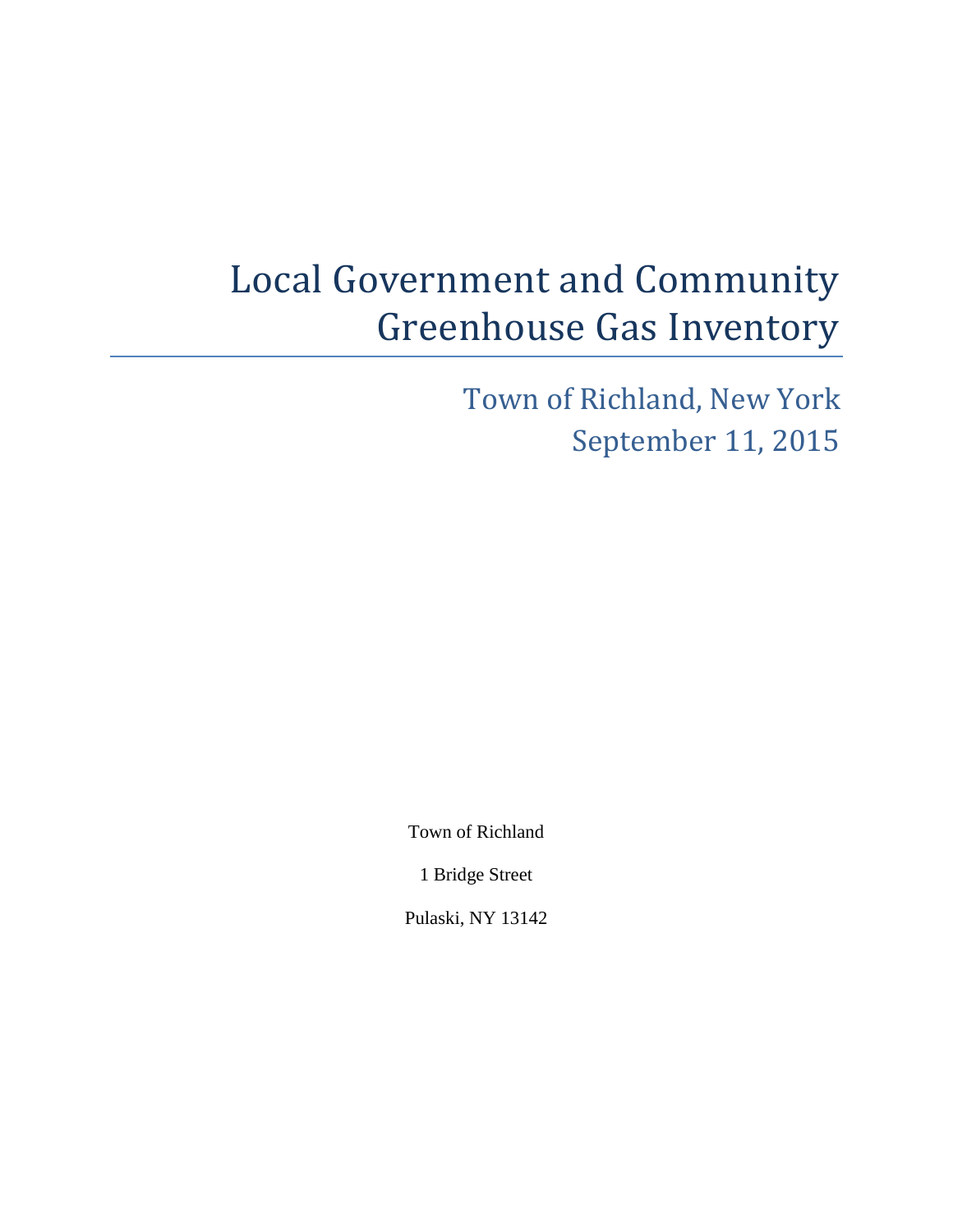## **Table of Contents**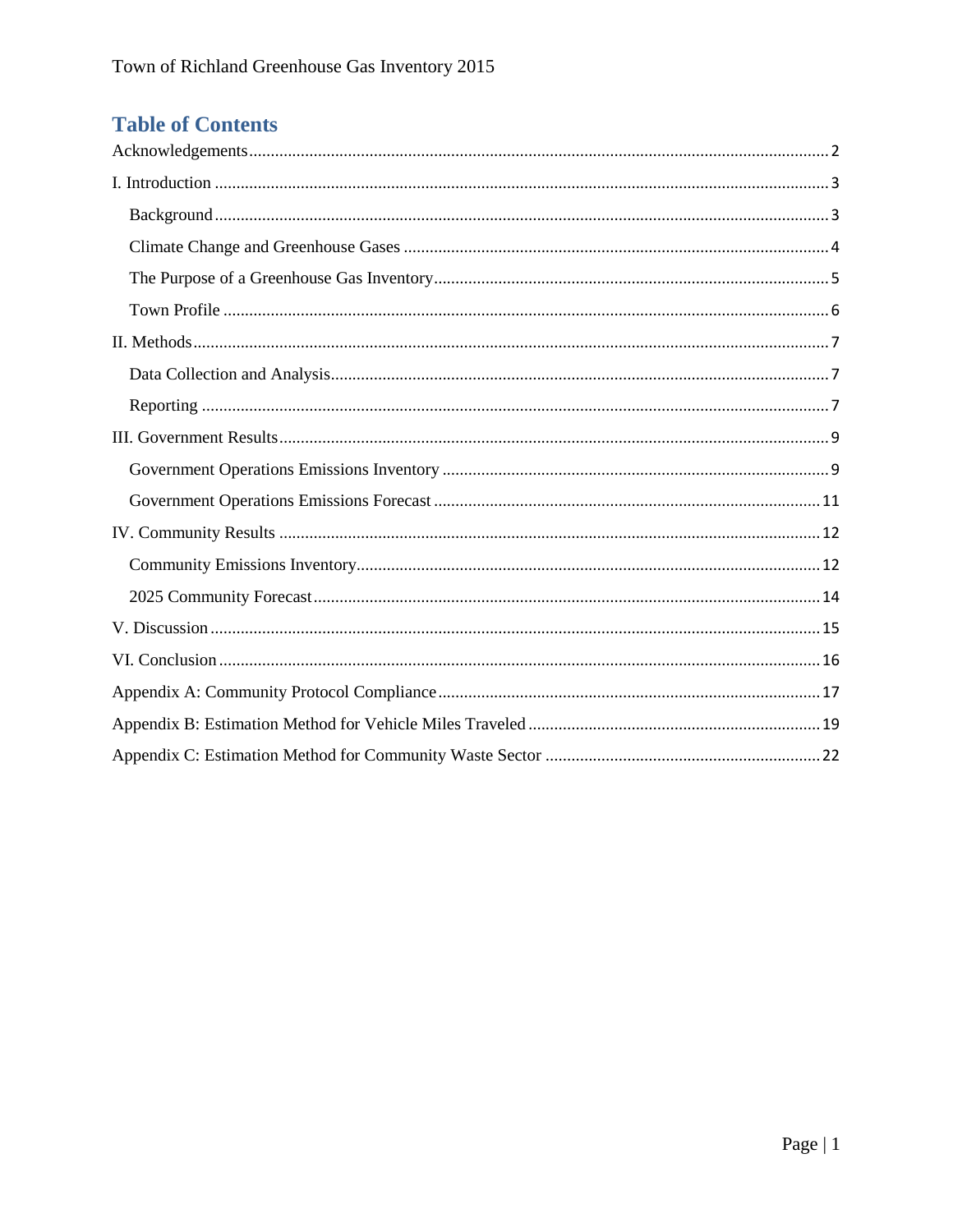## <span id="page-2-0"></span>**Acknowledgements**

The Town of Richland would like to acknowledge the contributions made to this report by the following:

#### **Town of Richland** Dawn Holynski, Town Board Mary Yerdon, Water Clerk

#### **ICLEI Local Governments for Sustainability**

#### **Central New York Regional Planning and Development Board** Chris Carrick, Energy Program Manager Amanda Sopchak, Planner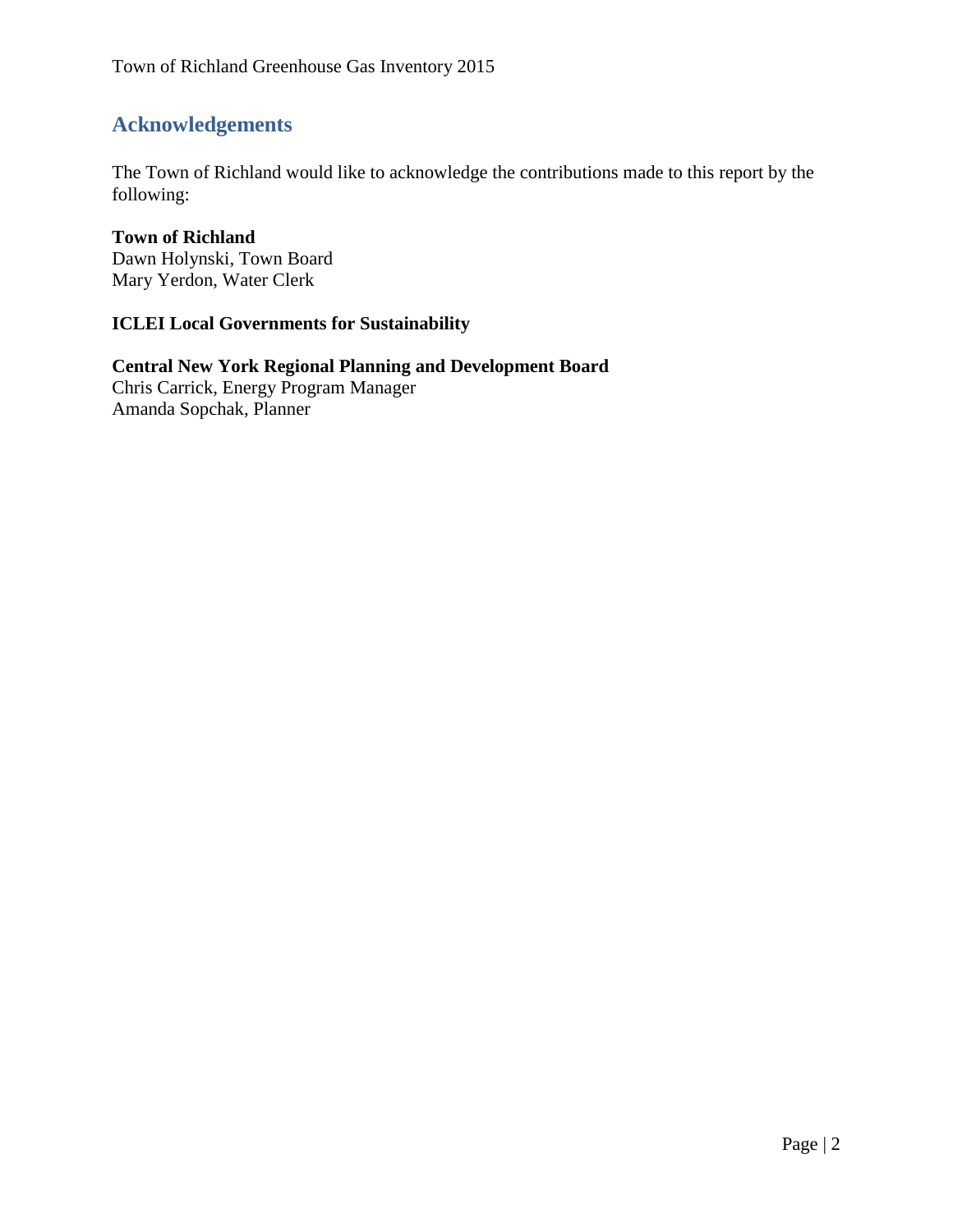## <span id="page-3-0"></span>**I. Introduction**

#### <span id="page-3-1"></span>**Background**

The Town of Richland has adopted the Climate Smart Communities Pledge as a commitment to greenhouse gas (GHG) emission reduction and climate change mitigation. The Climate Smart Communities Program represents a partnership between New York State and local governments to reduce energy use and GHG emissions. Major steps involved in the program include:

- 1. Adopting the Climate Smart pledge
- 2. Compiling a GHG inventory
- 3. Developing a plan to reduce emissions (Climate Action Plan), and
- 4. Carrying out sustainable development projects.

ICLEI-Local Governments for Sustainability recommends a similar path to follow with 5 milestones (see Figure 1).

The first step in climate action planning is to compile a GHG inventory. A GHG emissions inventory is an audit of activities that contribute to the release of emissions. For this GHG inventory, energy use and waste generation information was gathered and methods of calculation explained in the Local Government Operations Protocol (LGOP) and the US Community Operations Protocol developed by ICLEI-Local Governments for Sustainability were utilized to generate emissions figures. Data for municipal and community-wide energy use and waste production were entered into ICLEI's ClearPath software. The outputs were aggregated into metric tons of  $CO<sub>2</sub>$  equivalent, and emissions were delineated by sector, source, and scope. Data from the inventory will guide policy decisions and energy improvements, inform sustainability projects, and build public support for broader sustainability initiatives in the Town of Richland.



**Figure 1: ICLEI-Local Governments for Sustainability's 5 Milestone Process**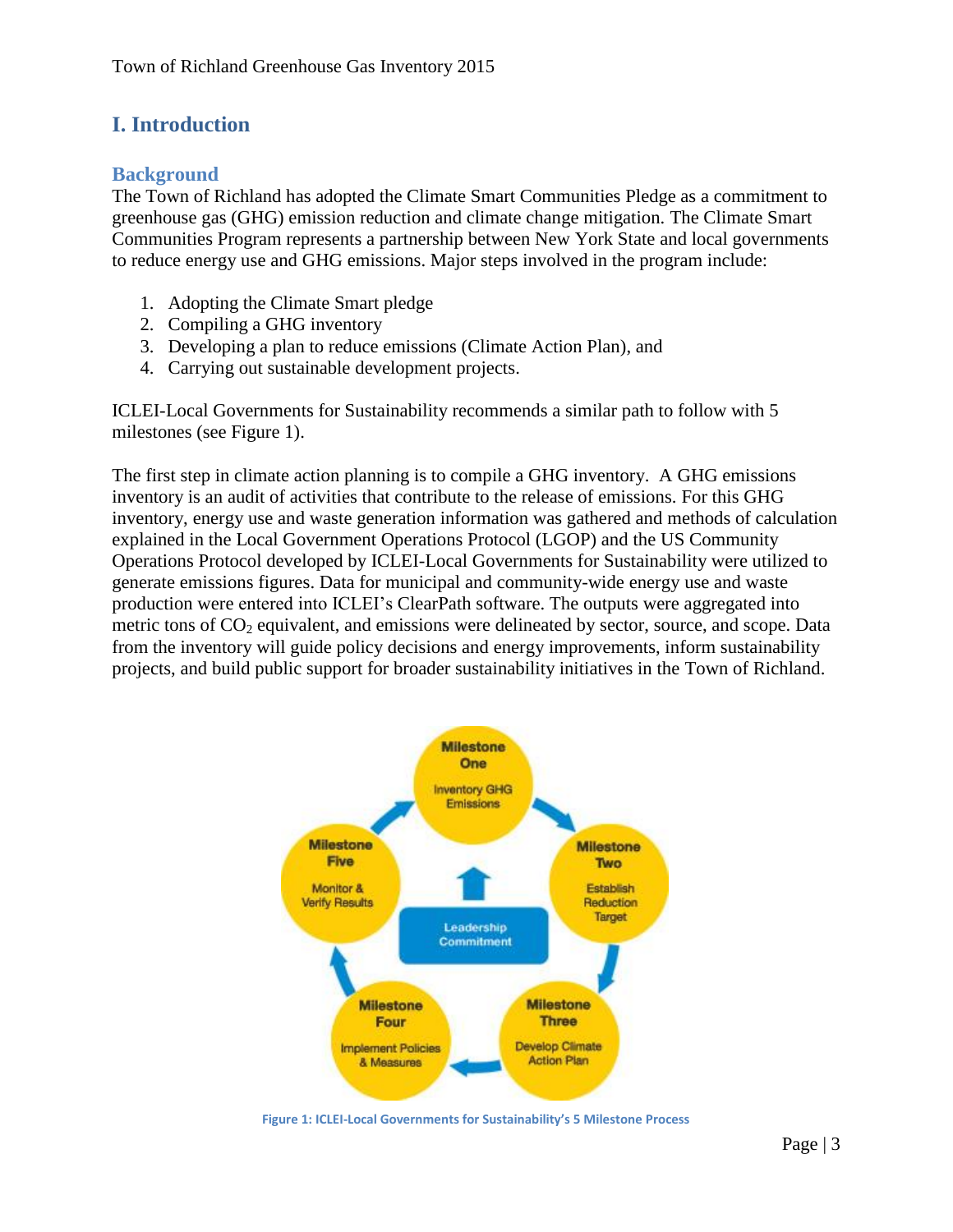## <span id="page-4-0"></span>**Climate Change and Greenhouse Gases**

New York State outlined projected climate impacts and vulnerabilities during the 2011 ClimAid assessment.<sup>1</sup> The ClimAid report projects changes to ecosystems, with the increased presence of invasive species and shifts in tree composition, while water quality and quantity may also be impacted due to changes in precipitation. Furthermore, there may be beneficial economic impacts, such as a longer recreation season in the summer, and a longer growing season for the agricultural sector due to rising temperatures. Scientific evidence suggests that the impacts of global climate change will be different in various regions, and will include temperature shifts, sea level rise, and human health risks.

Climate change is increasingly recognized as a global concern. Scientists have documented changes to the Earth's climate including the rise in global average temperatures, as well as sea levels, during the last century. An international panel of leading climate scientists, the Intergovernmental Panel on Climate Change (IPCC), was formed in 1988 by the World Meteorological Organization and the United Nations Environment Programme to provide objective and up-todate information regarding the changing climate. In its 2007 Fourth Assessment Report, the IPCC states that there is **a greater than 95 percent chance that rising global** 



**Figure 1: The Greenhouse Effect**

**average temperatures, observed since 1750, are primarily a result of greenhouse gas (GHG)-emitting human activities.<sup>2</sup>**

The rising trend of human-generated GHG emissions is a global threat. The increased presence of these gases affects the warming of the planet by contributing to the natural greenhouse effect, which warms the atmosphere and makes the earth habitable for humans and other species (see Figure 2).<sup>3</sup> Mitigation of GHGs is occurring in all sectors as a means of reducing the impacts of this warming trend. However, scientific models predict that some effects of climate change are inevitable no matter how much mitigative action is taken now. Therefore, climate mitigation actions must be paired with adaptation measures in order to continue efforts to curb emissions contributions to global warming, while adapting communities so that they are able to withstand climate change impacts and maintain social, economic, and environmental resilience in the face of uncertainty. Climate adaptation can take shape through infrastructure assessments and emergency planning, as well as through educational efforts to raise public awareness about potential climate change impacts. In New York State, regional climate change impact and vulnerability assessments will likely increase moving forward, but many local governments

 $\overline{a}$ <sup>1</sup> NYS. 2011. ClimAid. [http://www.nyserda.ny.gov/Publications/Research-and-Development/Environmental/EMEP-](http://www.nyserda.ny.gov/Publications/Research-and-Development/Environmental/EMEP-Publications/Response-to-Climate-Change-in-New-York.aspx)[Publications/Response-to-Climate-Change-in-New-York.aspx](http://www.nyserda.ny.gov/Publications/Research-and-Development/Environmental/EMEP-Publications/Response-to-Climate-Change-in-New-York.aspx)

 $\frac{2}{3}$  NYS. 2011. ClimAid. [http://www.nyserda.ny.gov/Publications/Research-and-Development/Environmental/EMEP-](http://www.nyserda.ny.gov/Publications/Research-and-Development/Environmental/EMEP-Publications/Response-to-Climate-Change-in-New-York.aspx)[Publications/Response-to-Climate-Change-in-New-York.aspx](http://www.nyserda.ny.gov/Publications/Research-and-Development/Environmental/EMEP-Publications/Response-to-Climate-Change-in-New-York.aspx)

<sup>&</sup>lt;sup>3</sup> IPCC. 2007. Fourth Assessment Report. [http://www.ipcc.ch/publications\\_and\\_data/ar4/wg2/en/ch18s18-6.html](http://www.ipcc.ch/publications_and_data/ar4/wg2/en/ch18s18-6.html)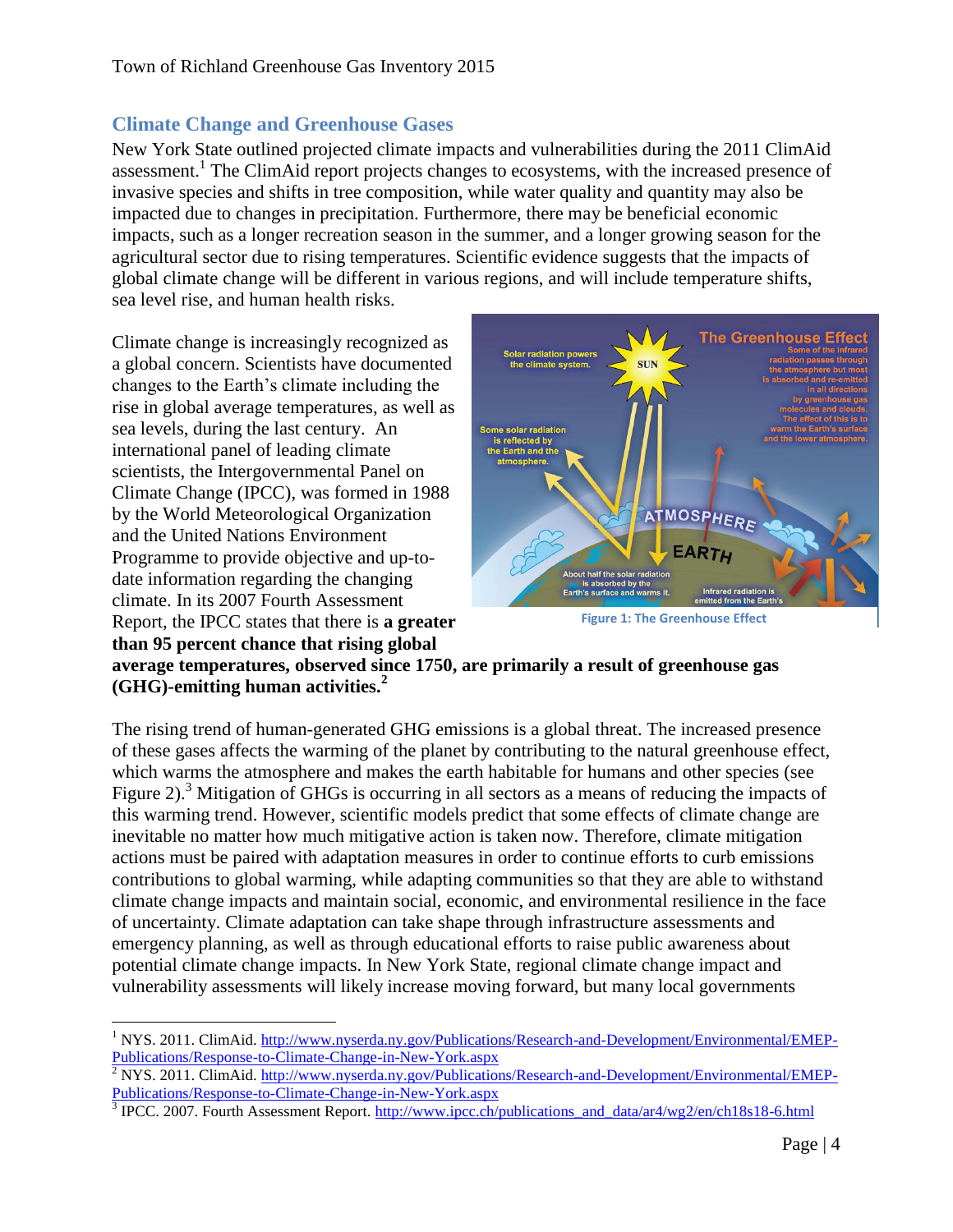across the nation are already taking action to lessen climate impacts through GHG reduction measures and climate adaptation planning.

As scientific evidence of climate change grows, the need for climate action and adaptation will also increase. The goal of building community resilience in order to protect the health and livelihood of residents, as well as natural systems, must serve as a motivating factor in the assessment of greenhouse gas contributions and effective sustainability planning.

### <span id="page-5-0"></span>**The Purpose of a Greenhouse Gas Inventory**

Many local governments have decided to gain a detailed understanding of how their emissions and their community's emissions are related to climate change and have committed to reducing GHG emissions at the local level. Local governments exercise direct control over their own operations and can lead by example by reducing energy usage in municipal facilities, using alternative fuels for their fleets, and investing in renewable energy sources. Local governments can also influence community-wide activities that contribute to climate change by improving building codes and standards, providing cleaner transportation options, and educating members of the community about their choices as consumers. Each local government is unique with its own set of opportunities, challenges, and solutions, and therefore climate action needs to be tailored to each community at the local level.

Because local governments typically contribute less than ten percent of the total greenhouse gas emissions generated in a given community, ICLEI recommends developing both local government operations and community-wide greenhouse gas emissions inventories and reduction strategies. Before concerted management and reduction of greenhouse gas emissions can occur within our local governments and communities, local governments must undertake a careful measurement and analysis of all GHG sources. A GHG inventory should facilitate keen insight into the types and sources of GHG emissions within a local jurisdiction, and a GHG emissions forecast will project these emissions levels into the future, allowing for better planning and success in managing those emissions.

There are several major benefits for local governments that undertake emissions inventories:

- 1. **Fiscal benefits:** Developing climate and energy strategies can help your local government slash energy costs and save taxpayer dollars. Conducting a GHG emissions inventory will show you exactly where energy is being wasted and identify opportunities to become more efficient.
- 2. **Climate leadership:** By taking action now to address climate change, your local government and elected officials can be recognized for their leadership on climate and energy issues.
- 3. **Community benefits:** Measures to reduce GHG emissions and energy consumption typically have many co-benefits. They can improve air quality and public health, stimulate the local economy, create green jobs, and make communities more livable and walkable.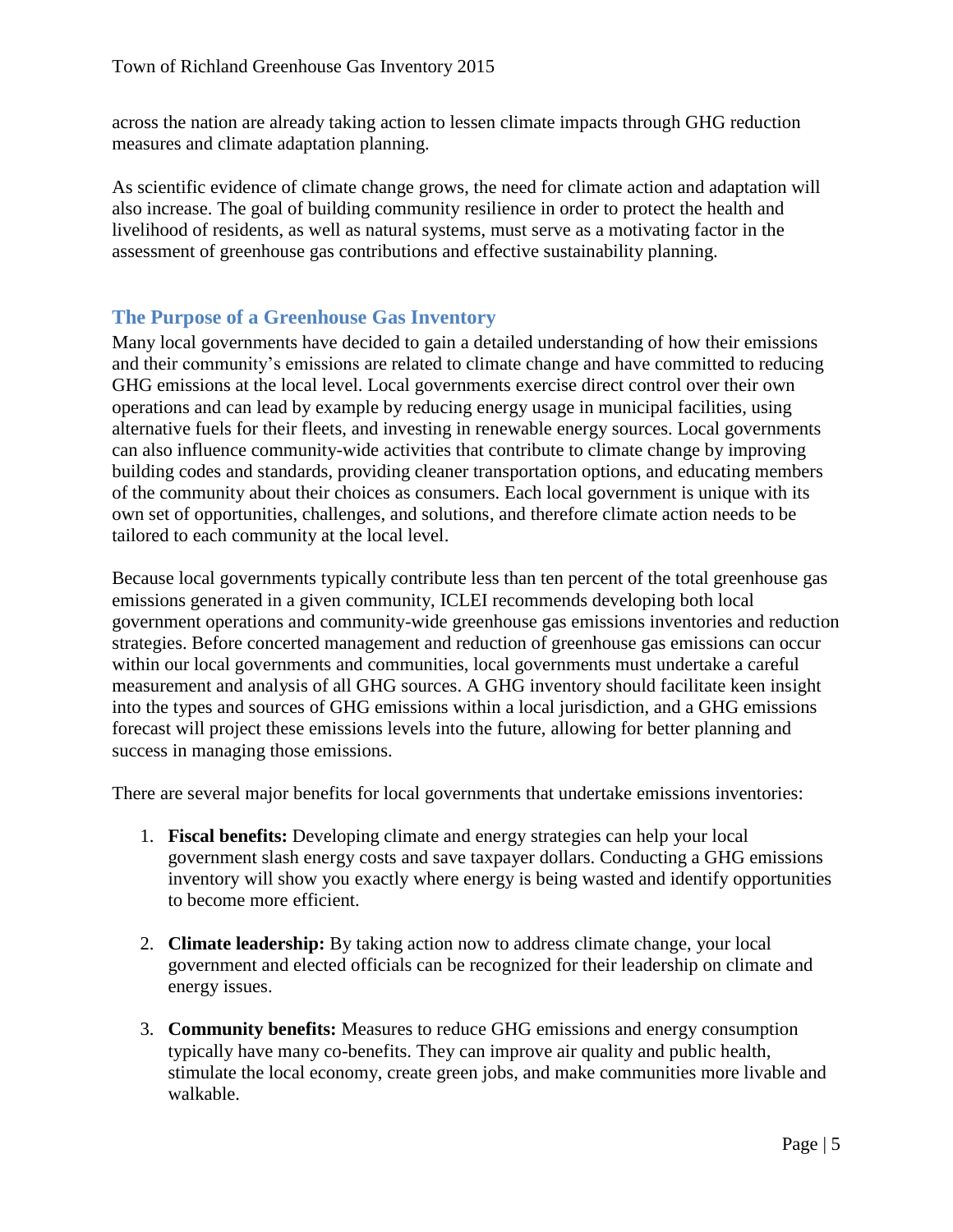4. **Regulatory preparedness:** Although the federal government has yet to produce legislation addressing GHG emissions, a variety of actions at the state and regional levels specifically impact local governments and planning agencies. Taking action now will help your jurisdiction prepare for any future legislative requirements and position your local government for successful compliance.

The Town of Richland is becoming increasingly interested with sustainable initiatives, and in 2015 signed on with a team from the Central New York Regional Planning and Development Board to conduct a greenhouse gas inventory. Through this initiative, the town hopes to monitor and audit their emissions in order to discover new ways to decrease their carbon footprint as well as incorporate sustainable alternatives into their town planning.

#### <span id="page-6-0"></span>**Town Profile**

The Town of Richland is located in northern Oswego County. The town covers an area of approximately 54.6 square miles, and the majority of the land is used for residential purposes or is vacant. According to the 2010 US Census, the town has a population of about 3,353 residents, with 1,216 occupied housing units. Of the 1,216 occupied housing units, 1,544 units are owneroccupied with an average household size of 2.63 persons, while 736 units are renter-occupied with an average household size of 2.23 persons.

The town provides its residents with many services through the following departments: Town Board, Clerk/Tax Collector, Highway, Court, Zoning, Assessor, Dog Control, Planning Board, and Water.



**Figure 3: Town of Richland Map**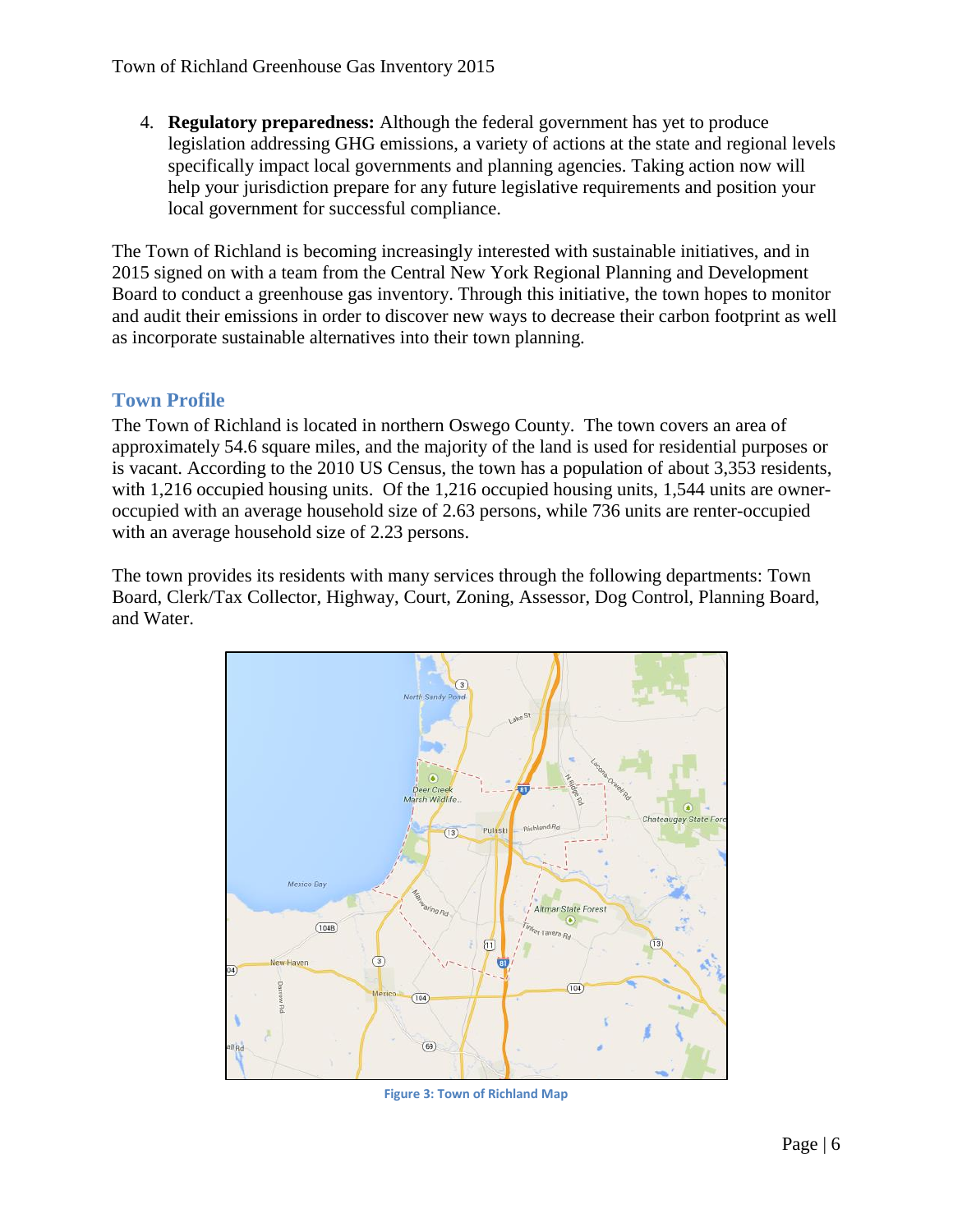## <span id="page-7-0"></span>**II. Methods**

## <span id="page-7-1"></span>**Data Collection and Analysis**

Fuel and energy use data associated with GHG emissions were collected for community and municipal operations within the Town of Richland for the baseline year 2011 following ICLEI-Local Governments for Sustainability's Local Government Operations Protocol (LGOP) and the US Community Operations Protocol. Emissions were also forecasted for the year 2025 for both government and community operations based on current and projected energy use trends and waste production trends. ICLEI's ClearPath software was used to analyze energy use and convert information into emissions data, measured in metric tons of carbon dioxide equivalent  $(MTCO<sub>2</sub>e)$ . The software streamlines the process of converting different sources, units, and varieties of emissions into comparable energy use and emissions figures.

#### <span id="page-7-2"></span>**Reporting**

The three most prevalent greenhouse gases, and therefore the focus of this analysis, are carbon dioxide  $(CO_2)$ , methane  $(CH_4)$  and nitrous oxide  $(N_2O)$ . The units used to discuss these gases in aggregate is carbon dioxide equivalent  $(CO<sub>2</sub>e)$ , which is a conversion based on each gas' Global Warming Potential (GWP), or the impact of 1 unit of each gas in the atmosphere compared to 1 unit of  $CO<sub>2</sub>$  (see Table 1). Emissions measured in  $CO<sub>2</sub>e$  can be categorized in various ways, including by scope, sector, and source.

| <b>Greenhouse Gas (GHG)</b> | <b>Global Warming Potential</b><br>(GWP) |
|-----------------------------|------------------------------------------|
| Carbon Dioxide $(CO2)$      |                                          |
| Methane $(CH_4)$            | 21                                       |
| Nitrous Oxide $(N_2O)$      | 310                                      |

**Table 1: Global Warming Potential of Greenhouse Gases**

The scope distinction, which labels the emissions sources within a local government as either scope 1, 2, or 3, distinguishes between what is directly emitted (scope 1) and indirectly emitted (scopes 2 and 3) (see Table 2). Local governments inherently have more control over the emissions in scopes 1 and 2 due to the behavioral and often function-specific nature of scope 3 emissions sources, and therefore scope 3 emissions are optional to report in GHG inventories. However, governments and communities are increasingly accounting for all three scopes in their inventory analyses in an effort to conduct more comprehensive carbon footprint assessments.

It is important to use the scope distinction, rather than just an aggregate emissions total, when evaluating the local government GHG footprint because other government inventories (such as Oswego County or New York State) will likely account for the same emissions. If scope distinctions are not made, then there is the potential for double-counting certain sources in these aggregated reporting formats (such as electricity consumed by the town (scope 2) and the same electricity generated by plants in the State (scope 1)).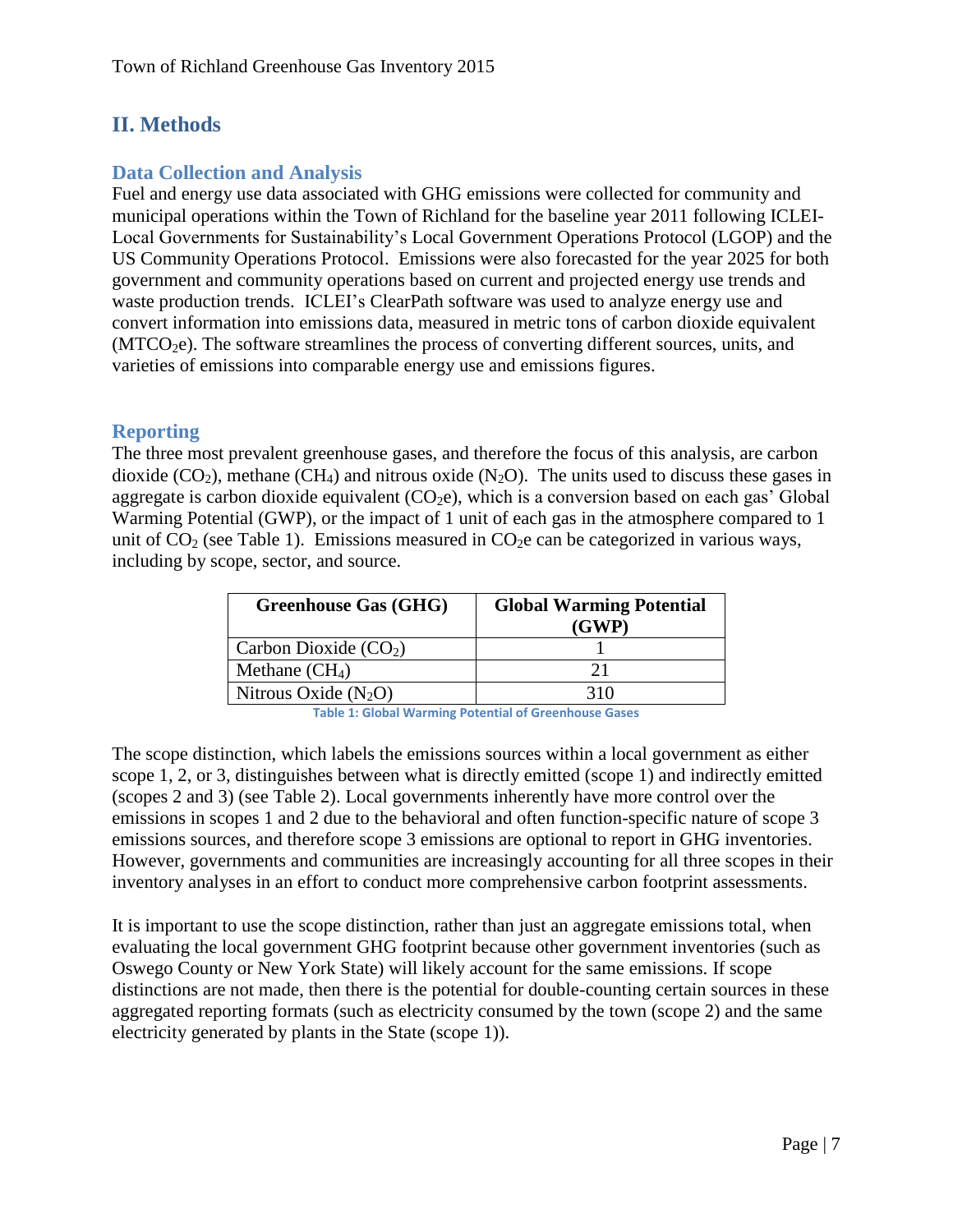| <b>Scope</b>                | <b>Emissions Activity</b>                                                   | <b>Examples</b>                                                                                                        |
|-----------------------------|-----------------------------------------------------------------------------|------------------------------------------------------------------------------------------------------------------------|
|                             | All direct GHG emissions                                                    | Onsite governmental emissions, vehicle fleet<br>emissions, onsite commercial, residential, and<br>industrial emissions |
| $\mathcal{D}_{\mathcal{L}}$ | All indirect GHG gases related to<br>the consumption of purchased<br>energy | Emissions related to purchased steam, heating,<br>cooling, and electricity                                             |
|                             | All other indirect emissions not<br>included in Scope 2                     | Emissions from was tewater and solid was te processes,<br>employee commute, household waste, and<br>commercial waste   |

**Table 2: Emission Scope Distinctions**

Emissions data can also be reported by sector. Sectors are included or excluded in the boundaries of GHG inventories based on availability of data, relevance to emissions totals, and scale to which they can be changed. For example, if a municipality's wastewater is treated at a wastewater treatment facility that is located outside of the municipality's boundaries and is therefore not able to be changed by the municipality alone, facility emissions do not need to be included in the inventory).

Finally, emissions data can be reported by source. Electricity, natural gas, wood, and fuel oil would be sources of emissions within the "Residential Energy Use" or "Commercial Energy Use" sectors, while gasoline, diesel, and ethanol would be sources of emissions within the "Transportation" sector.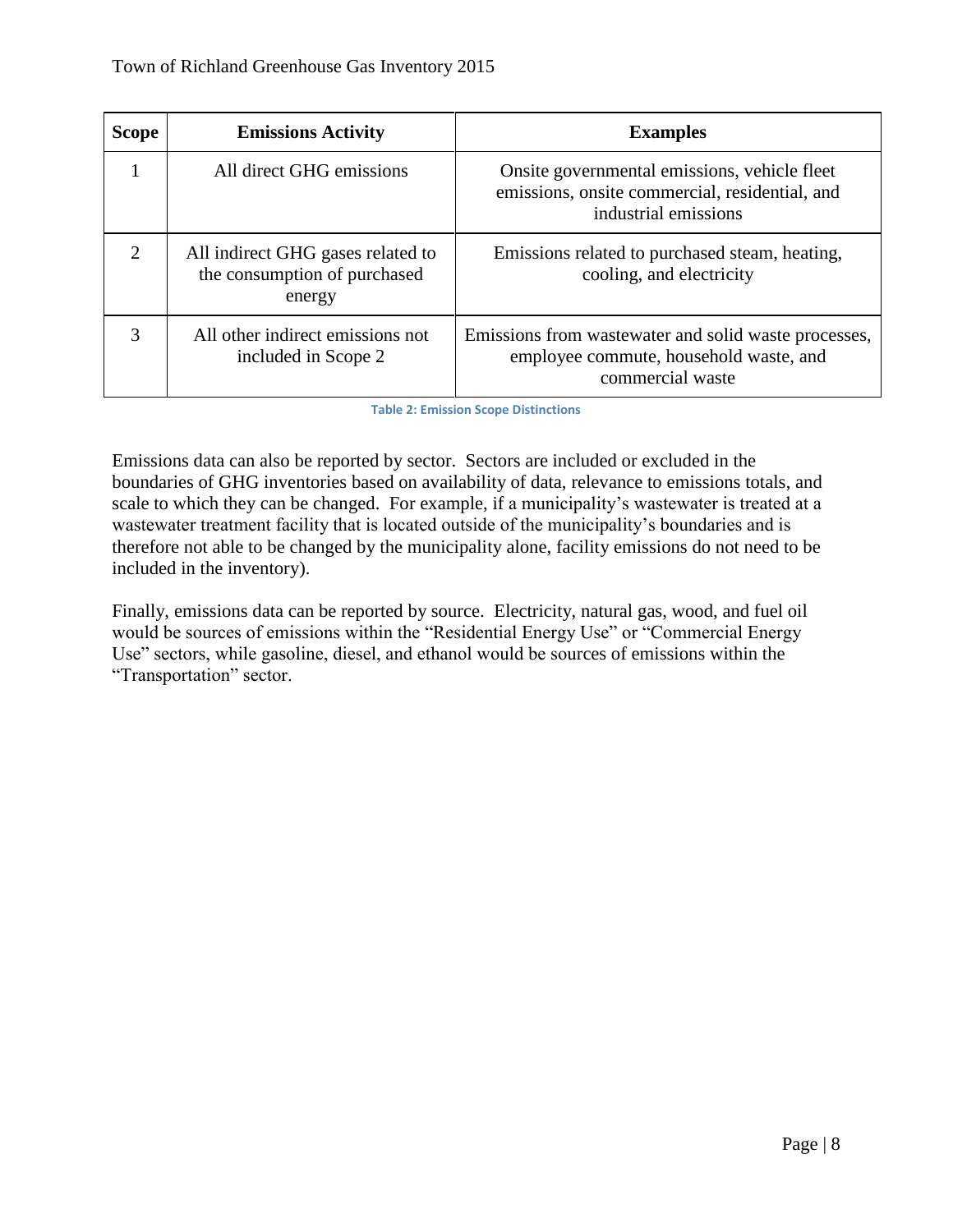## <span id="page-9-0"></span>**III. Government Results**

## <span id="page-9-1"></span>**Government Operations Emissions Inventory**

In 2011, the Town of Richland's government emissions totaled 216 MTCO<sub>2</sub>e. The largest sources of government emissions in the Town of Richland in 2011 were electricity and diesel, each accounting for 83 MTCO<sub>2</sub>e, or 38% of community emissions. Natural gas and gasoline were also large emitting sources, producing  $26 \text{ MTCO}_2$ e (12%) and  $22 \text{ MTCO}_2$ e (10%), respectively.



**Figure 4: 2011 Government Operations Emissions by Source**

Government emission sectors inventoried include: buildings and facilities, streetlights and traffic signals, water delivery facilities, and vehicle fleet. Vehicle fleet contributed to the largest percentage of emissions in the 2011 base year, accounting for 105 MTCO<sub>2</sub>e, or 48% of the government's total emissions. The buildings and facilities sector was the next highest emitting sector, producing 75 MTCO<sub>2</sub>e, or 35% of total municipal emissions, followed by the water delivery facilities sector, which produced  $28 \text{ MTCO}_2$ e, or  $13\%$  of total emissions, and the streetlights and traffic signals sector, which produced  $8 MTCO<sub>2</sub>e$ , or 4% of government emissions.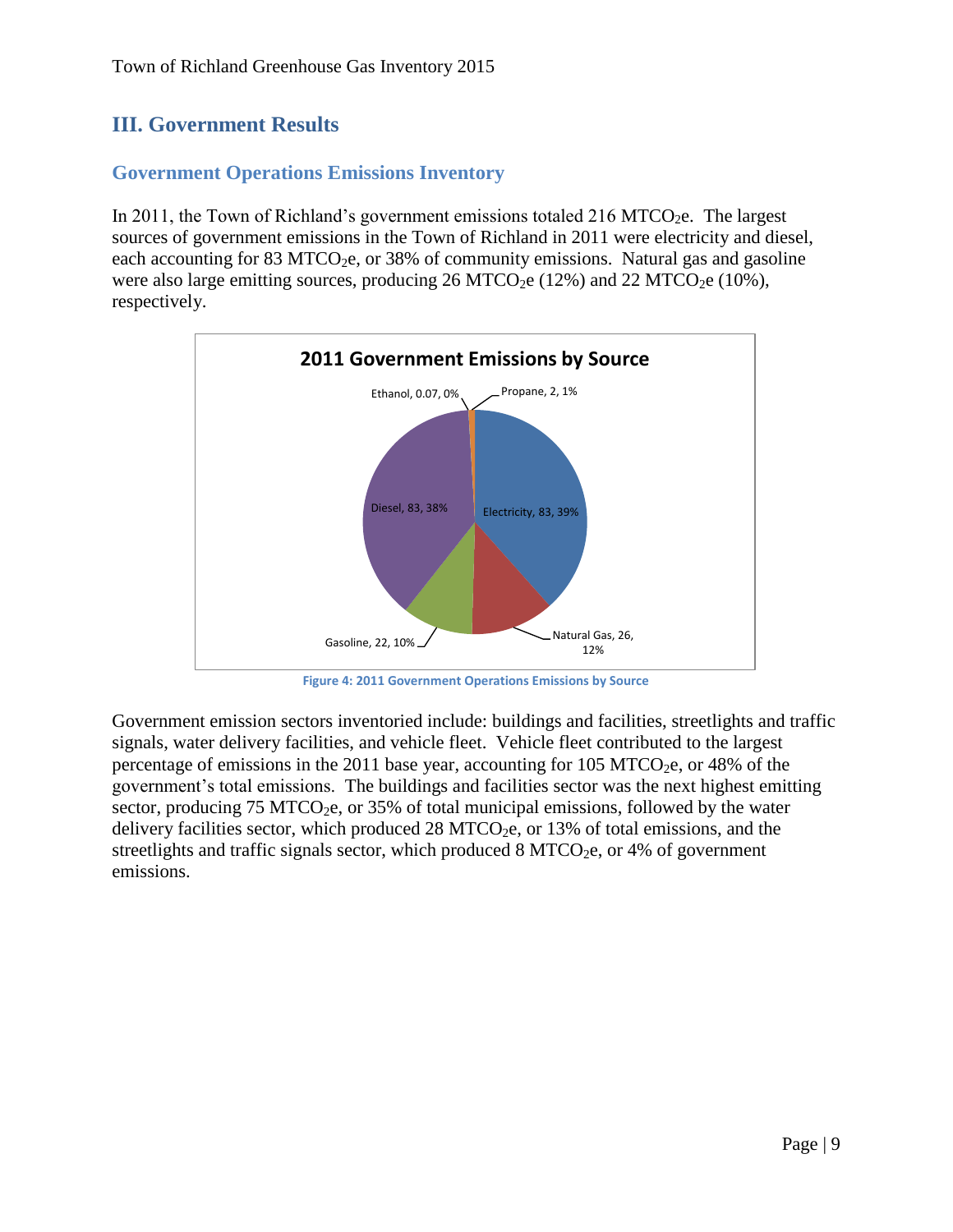

**Figure 5: 2011 Government Operations Emissions by Sector**

Energy use by sector in the government mimics emissions by sector in the government, with the vehicle fleet sector using the greatest amount of energy in 2011, using 1,452 million Btu (MMBtu) of energy, or 45% of the government's total energy use. The buildings and facilities sector consumed the next highest amount of energy, using 1,229 MMBtu, or 38% of total municipal energy use, followed by the water delivery sector, which consumed 436 MMBtu, or 13% of total energy used, and streetlights and traffic signals, which used 115 MMBtu, or 4% of total energy used by the government.

![](_page_10_Figure_4.jpeg)

**Figure 6: 2011 Government Operations Energy Use by Sector**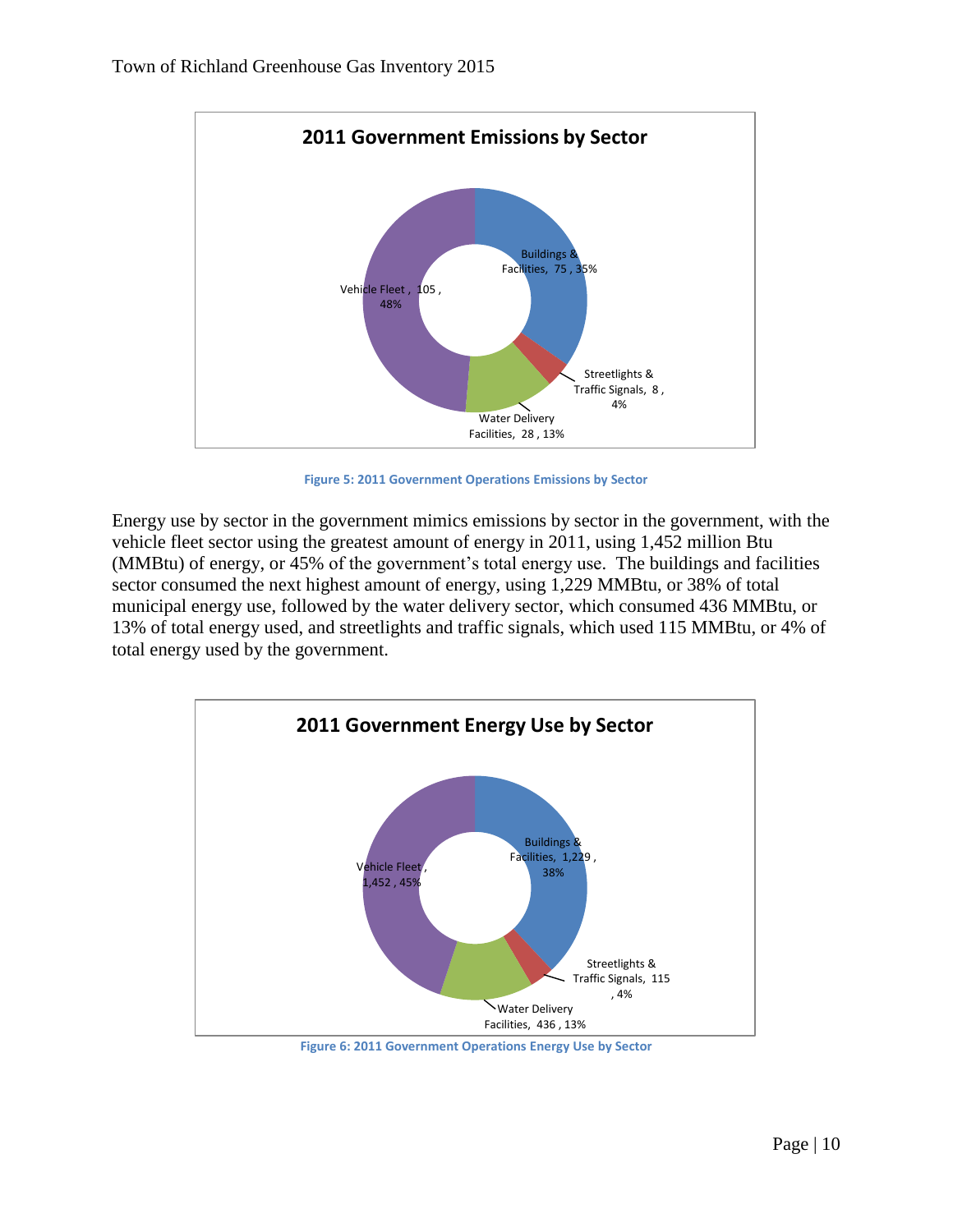Government emissions can also be broken down into scope. Scope 1 represents on-site emissions created and totaled 133 MTCO<sub>2</sub>e, or  $62\%$  of government emissions in 2011. Scope 2 represents off-site emissions created by energy used by the municipality and totaled 83 MTCO<sub>2</sub>e, or 38% of total government emissions in 2011. Scope 3 emissions were not inventoried for this report.

![](_page_11_Figure_2.jpeg)

**Figure 7: 2011 Government Operations Energy Use by Scope**

#### <span id="page-11-0"></span>**Government Operations Emissions Forecast**

The projected government greenhouse gas emissions for 2025 are 210 metric tons, which is 6 metric tons of  $CO<sub>2</sub>e$  less than the baseline year total. The projected forecast for 2025 government emissions is based on a single-rate population growth factor. Emissions are expected to decrease very slightly in all sectors.

![](_page_11_Figure_6.jpeg)

**Figure 8: Government Operations Emissions Forecast**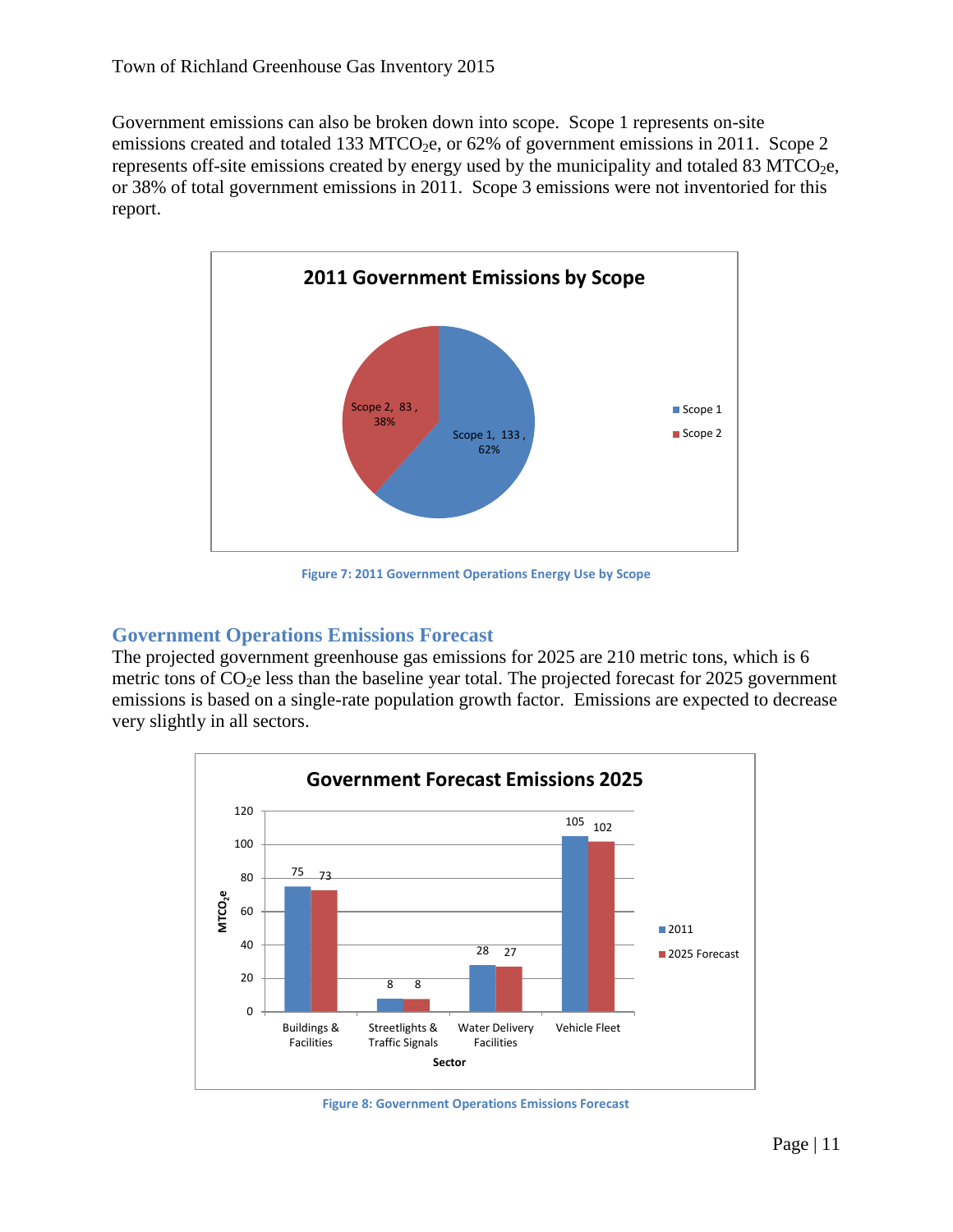## <span id="page-12-0"></span>**IV. Community Results**

## <span id="page-12-1"></span>**Community Emissions Inventory**

In 2011, the Town of Richland's community emissions totaled  $57,366$  MTCO<sub>2</sub>e. The largest source of community emissions in the Town of Richland in 2011 was gasoline, accounting for  $31,877$  MTCO<sub>2</sub>e, or 56% of all community emissions. Diesel and electricity were also large emitting sources, producing  $11,128MTCO<sub>2</sub>e (19%)$  and  $5,902 MTCO<sub>2</sub>e (10%)$ , respectively.

![](_page_12_Figure_4.jpeg)

**Figure 9: 2011 Community Emissions by Source**

Community emission sectors inventoried include: residential energy use, commercial energy use, industrial energy use, transportation, and solid waste. The transportation sector contributed to the largest percentage of emissions in the 2011 base year, accounting for  $43,190$  MTCO<sub>2</sub>e, or 75% of the community's total emissions. Commercial energy use was the next highest emitting sector, producing  $5,519$  MTCO<sub>2</sub>e, or 10% of total community emissions, followed by the residential energy use sector, which produced  $5,164$  MTCO<sub>2</sub>e, or 9% of total emissions, and the waste sector, which produced 2,169 MTCO<sub>2</sub>e, or 4% of total emissions. The smallest emitting sector was industrial energy use, which produced  $1,324$  MTCO<sub>2</sub>e, or 2% of total community emissions.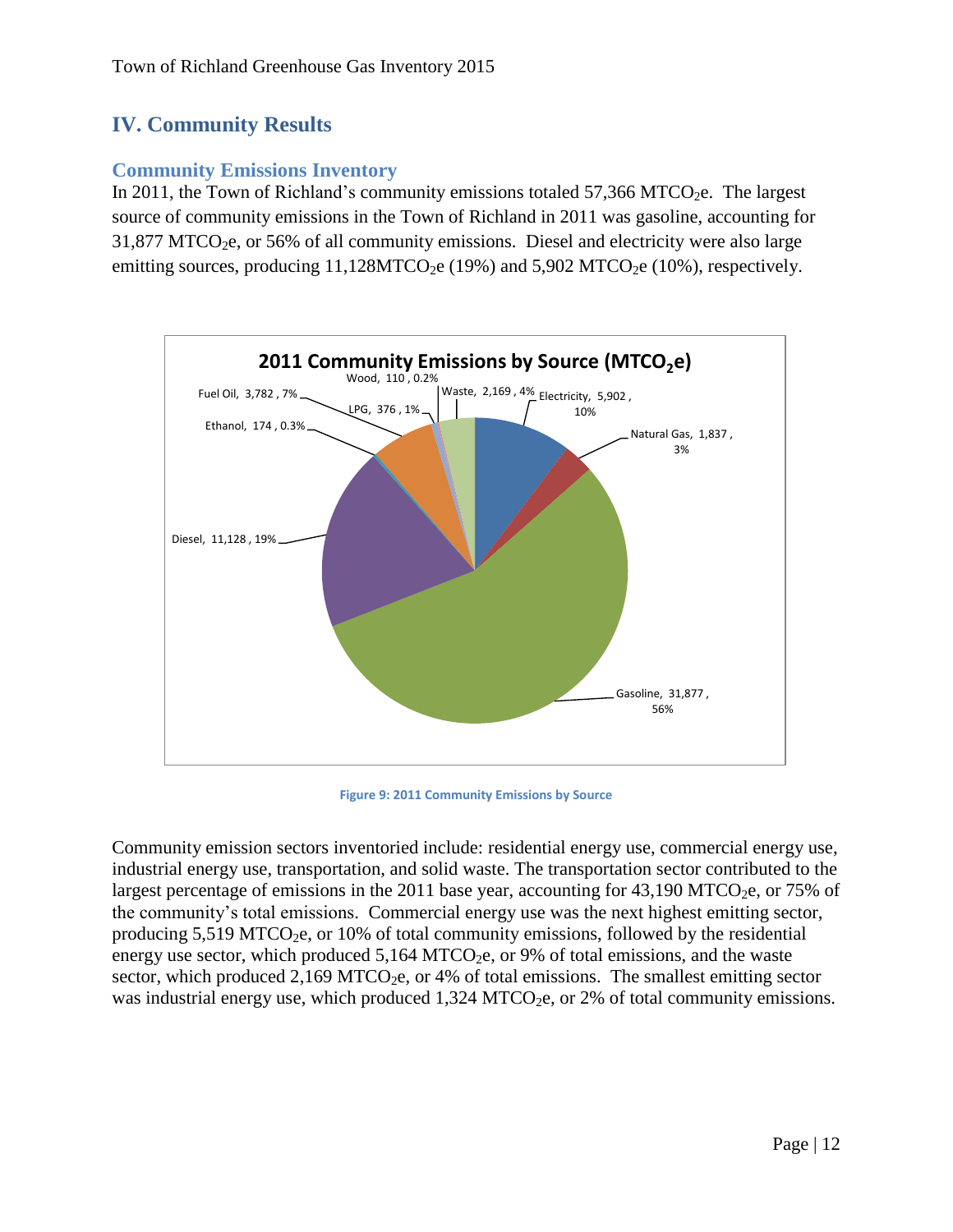![](_page_13_Figure_1.jpeg)

**Figure 10: 2011 Community Emissions by Sector**

Energy use by sector in the community mimics emissions by sector in the community, with the transportation sector using the greatest amount of energy in 2011, using 646,730 million Btu (MMBtu) of energy, or 77% of the community's total energy use. Commercial energy use consumed the next highest amount of energy, using 91,118 MMBtu, or 11% of total community energy use, followed by the residential energy use sector, which consumed 80,953 MMBtu, or 10% of total energy used, and the industrial energy use sector, which consumed 19,910 MMBtu, or 2% of energy used. The solid waste sector did not use any energy.

![](_page_13_Figure_4.jpeg)

**Figure 11: 2011 Community Energy Use by Sector**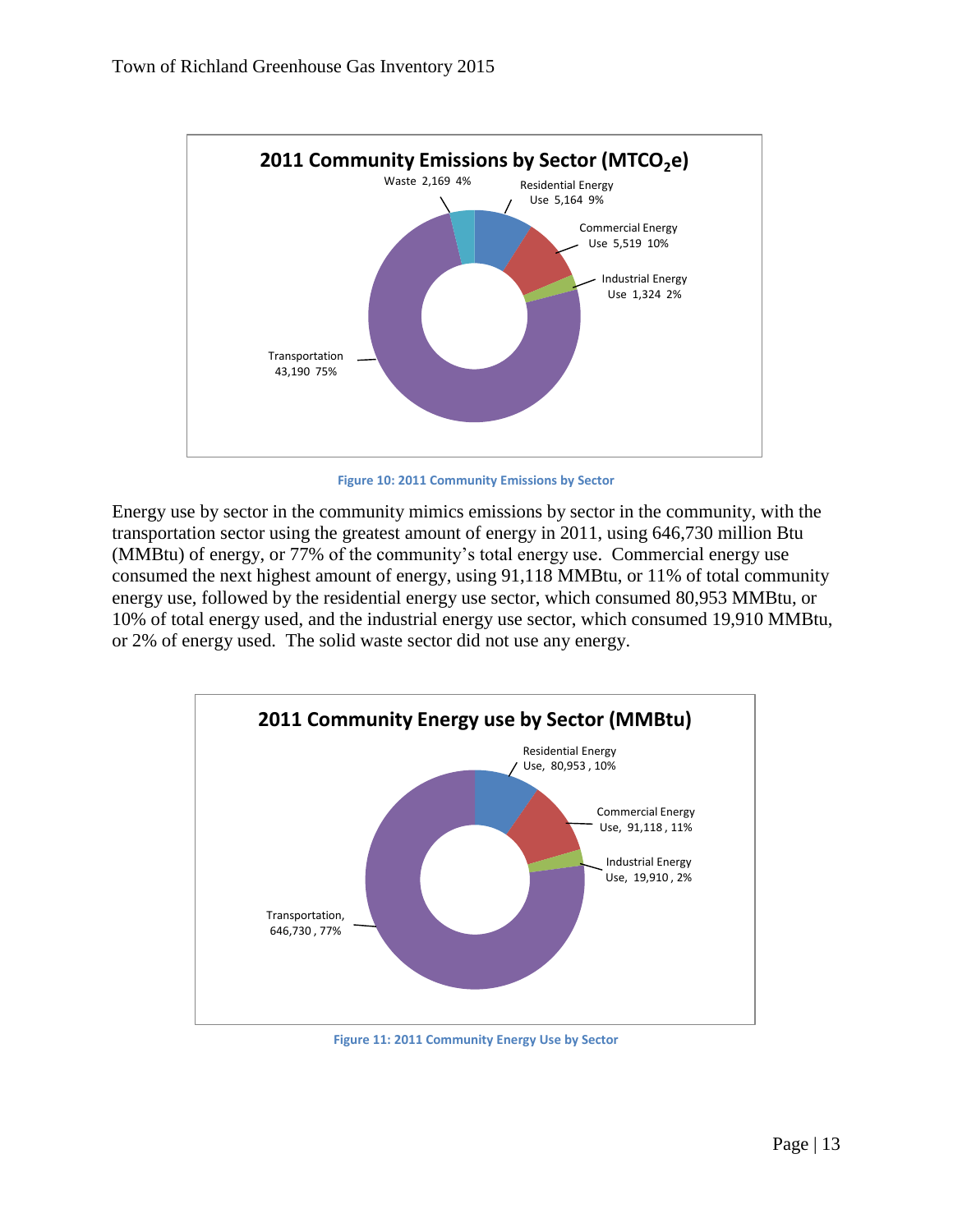#### <span id="page-14-0"></span>**2025 Community Forecast**

Community emissions in the Town of Richland are forecasted to total  $60,108$  MTCO<sub>2</sub>e in 2025, a 4.78% increase from the 2011 baseline year, with decreases in emissions in the residential energy use and waste sectors, and increases in the commercial energy use, industrial energy use, and transportation sectors compared to the 2011 baseline year. This forecast takes into local and statewide energy use and waste production trends.

![](_page_14_Figure_3.jpeg)

**Figure 12: Community Emissions Forecast**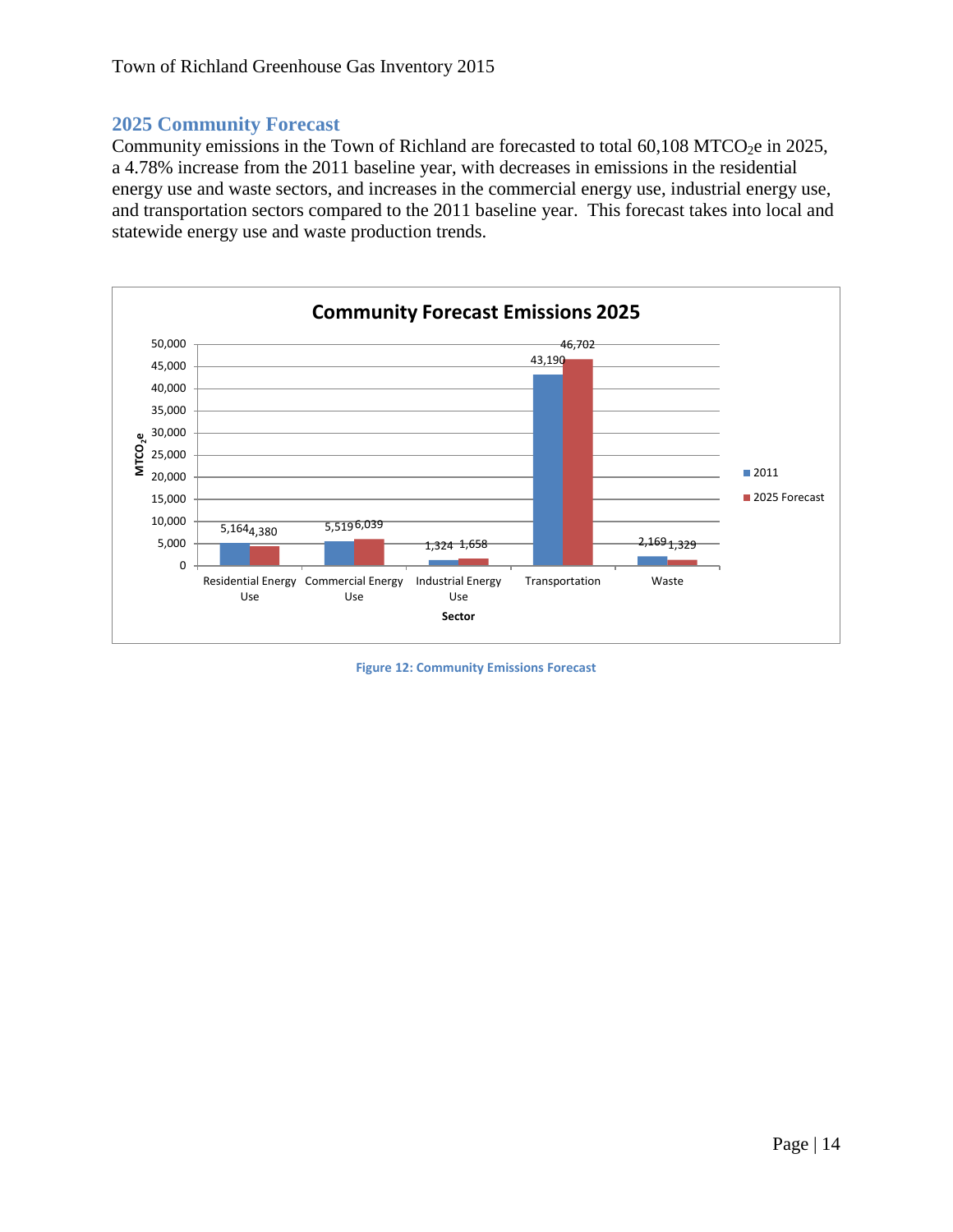## <span id="page-15-0"></span>**V. Discussion**

For this study a scope distinction was important because it isolated emissions information into categories that can be addressed with different means and tools. Direct emissions can be linked back to specific fuel types, whereas indirect emissions from the consumption of electricity are more difficult to quantify. Indirect scope 2 and, to a greater degree, scope 3 emissions have lower potentials to be affected by local policy initiatives. The vast majority of government emissions for Richland was scope 1 emissions, and thus should garner the most attention when mitigation plans are considered.

The greenhouse gas inventory and forecast is the first milestone in climate action planning, to be followed by developing a reduction goal and then creation of a climate action plan. The reduction goal and climate action plan should take scope differences into account. Sector and source analyses are also important because they will indicate more specifically where emissions are derived from, and because the scope distinction does not apply to community generated emissions which represent the majority of emissions within a municipality.

The data indicated that the greatest percentage of government emissions came from the vehicle fleet sector. The results of this study also indicate that the largest percentage of community emissions came from the transportation sector for both 2011, and this sector is forecasted to remain the largest emitting sector through 2025. Transportation emissions should be targeted in the town's future Climate Action Plan so that energy use from this sector can be reduced, therefore lowering both energy costs and GHG emissions.

The boundaries of this study did not include several considerable sources of emissions, including, but not limited to: employee commute, and waste generated by government operations. These sources were left out due to lack of clarity in data and low potential for influence. This does not diminish the potential for these sectors to be included in future emissions inventories.

This study is the first of its kind for the Town of Richland. Several other CNY municipalities have undergone inventories, proving that climate mitigation requires local participation. Local participation will no doubt reflect the character and capacity of the particular municipality and should be in accordance with a comprehensive plan. Moving forward, institutionalizing data collection is also important in order to broaden the boundaries of the inventory, streamline further studies, and provide more comprehensive sets. Local participation can continue to be aided with efforts from regional support, including the CNY RPDB, Oswego County, NYS DEC, and the EPA.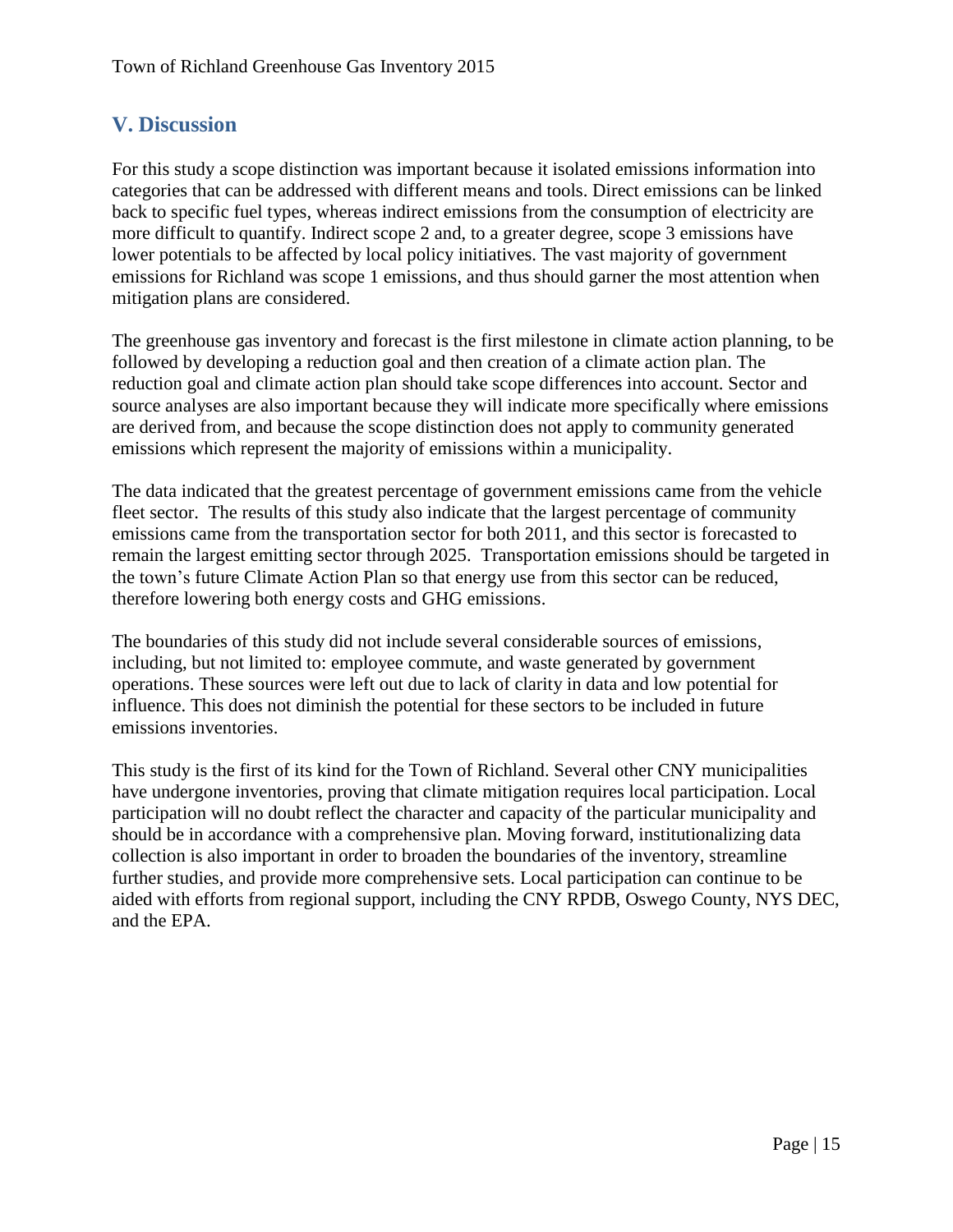## <span id="page-16-0"></span>**VI. Conclusion**

As a Climate Smart Community, the Town of Richland has partnered with state and local agencies to combat climate change and pledge to reduce greenhouse gas emissions. The first milestone for meeting climate mitigation goals, according to ICLEI-Local Governments for Sustainability, is to conduct a baseline emissions inventory and forecast. This study was the first attempt to comprehensively quantify these emissions for the Town. It will provide a benchmark for planning purposes with the goal of setting an emissions reduction target and developing a Climate Action Plan.

Emissions for the Town of Richland in the 2011 baseline year totaled  $57,582$  MTCO<sub>2</sub>e for all activity covered in this inventory, 216 MTCO<sub>2</sub>e  $(0.4%)$  of which was from government activity and  $57,366$  MTCO<sub>2</sub>e (99.6%) of which was from community-wide activity. The majority of government emissions came from scope 1 sources that are easiest to influence through planning initiatives. Although a considerable proportion came from the community, which is outside direct governmental control, the local government can take steps to reduce their energy use and GHG emissions to serve as an example to the community. The local government can also provide information and assistance to community members to encourage them to take related actions.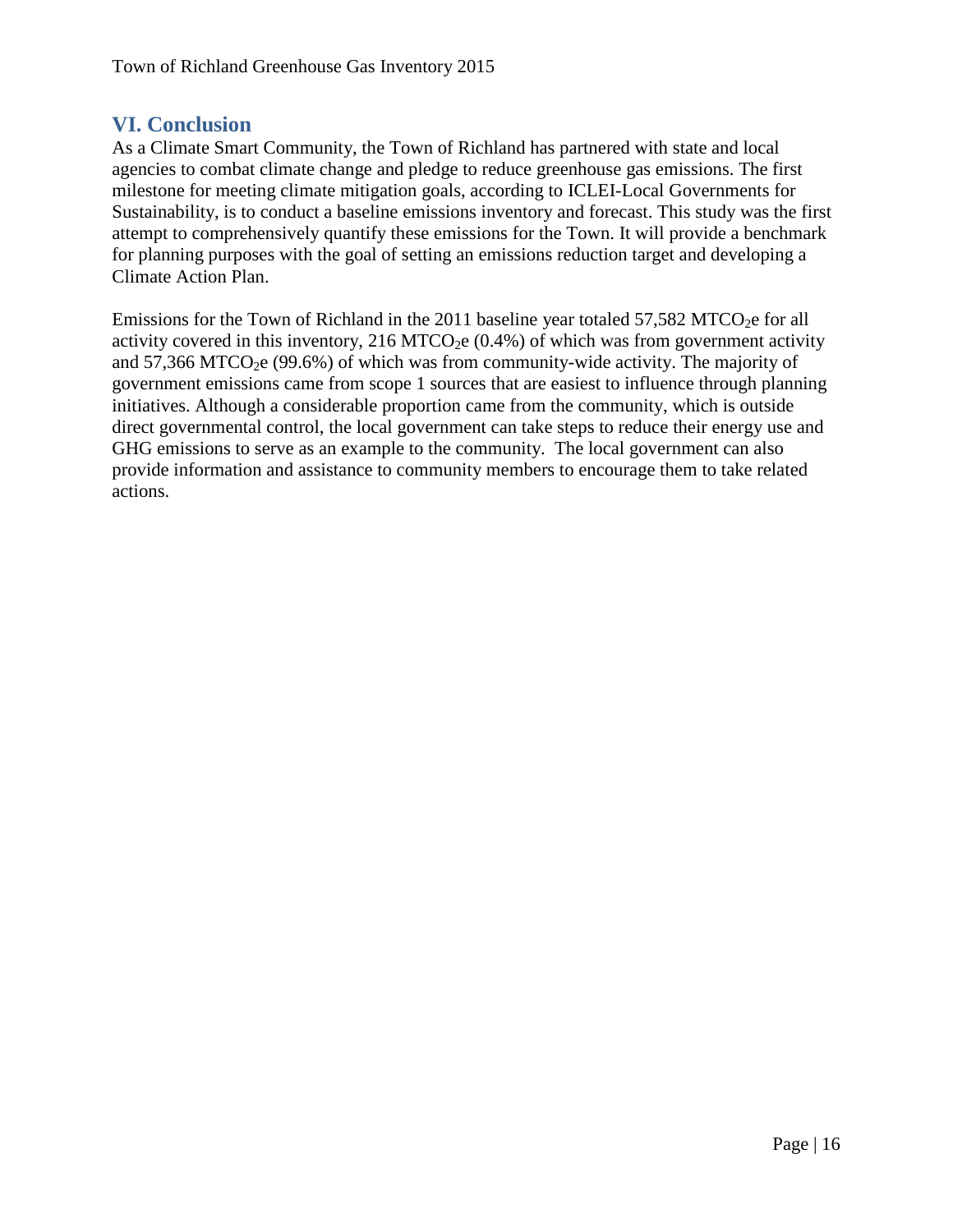## <span id="page-17-0"></span>**Appendix A: Community Protocol Compliance**

ICLEI protocol‐compliant inventories must include a table illustrating included and excluded emissions sources and activities, along with final emissions figures. The table below depicts the included and excluded emissions sources and activities and final emissions figures for this inventory and uses ICLEI's notation keys found in the U.S. Community Protocol, Appendix B.

| Emissions Report Summary Table (2011 baseline year)                                                                                                                     |                                  |                        |                                                                          |                                                           |                 | IE- Included Elsewhere<br>NE- Not estimated                   | SI- Local government significant influence<br>CA- community-wide activities |                                                |
|-------------------------------------------------------------------------------------------------------------------------------------------------------------------------|----------------------------------|------------------------|--------------------------------------------------------------------------|-----------------------------------------------------------|-----------------|---------------------------------------------------------------|-----------------------------------------------------------------------------|------------------------------------------------|
|                                                                                                                                                                         |                                  |                        |                                                                          |                                                           |                 | NA- not applicable                                            |                                                                             |                                                |
| Include estimates of emissions associated with the 5 basic emissions generating activities                                                                              |                                  |                        |                                                                          |                                                           |                 | NO- not occurring                                             |                                                                             |                                                |
|                                                                                                                                                                         |                                  |                        |                                                                          |                                                           |                 |                                                               |                                                                             |                                                |
|                                                                                                                                                                         |                                  |                        |                                                                          |                                                           |                 |                                                               |                                                                             |                                                |
| <b>Emissions Type</b>                                                                                                                                                   | Source or Activity Activity Data |                        | Emissions Factor & Source                                                |                                                           |                 | Accounting Method Included (SI, CA) Excluded (IE, NA, NO, NE) |                                                                             | Emissions (MTCO2e) Notes/Explanations/Comments |
| <b>Built Environment</b>                                                                                                                                                |                                  |                        |                                                                          |                                                           |                 |                                                               |                                                                             |                                                |
|                                                                                                                                                                         |                                  |                        | 53.02 kg CO-/MMBtu: 1 g                                                  |                                                           |                 |                                                               |                                                                             |                                                |
|                                                                                                                                                                         |                                  |                        | CH4/MWBtu; 0.1 g N2O/MMBtu;                                              | Collected data from                                       |                 |                                                               |                                                                             |                                                |
|                                                                                                                                                                         |                                  |                        | EPA Mandatory Reporting Rule                                             | National Grid and put into                                |                 |                                                               |                                                                             |                                                |
| Use of fuel in residential stationary combustion (nat. gas- MMBtu) source and activity                                                                                  |                                  |                        | 4,712 (MRR)<br>Averaged distilate fuel oil #1, 2,4                       | CACP                                                      | CA              |                                                               | 251                                                                         |                                                |
|                                                                                                                                                                         |                                  |                        | EF= 74.5 kg CO2/MMBtu; LPG=                                              | Used ICLEI's US                                           |                 |                                                               |                                                                             |                                                |
|                                                                                                                                                                         |                                  |                        | 62.98 kg CO <sub>2</sub> /MMBtu; EPA                                     | Community Protocol<br>Appendix C (Built                   |                 |                                                               |                                                                             |                                                |
| Use of fuel in residential stationary combustion (fuel oil, wood, LPG- MMBtu) source and activity                                                                       |                                  |                        | 26,305 Mandatory Reporting Rule (MRR)                                    | Environment), BE 1.2                                      | CA              |                                                               | 1.592                                                                       |                                                |
|                                                                                                                                                                         |                                  |                        | 53.02 kg CO <sub>2</sub> MMBtu; 1 g                                      |                                                           |                 |                                                               |                                                                             |                                                |
|                                                                                                                                                                         |                                  |                        | CH4/MMBtu: 0.1 a N2O/MMBtu:                                              | Collected data from                                       |                 |                                                               |                                                                             |                                                |
|                                                                                                                                                                         |                                  |                        | EPA Mandatory Reporting Rule                                             | National Grid and put into                                |                 |                                                               |                                                                             |                                                |
| Use of fuel in commercial stationary combustion (nat. gas- MMBtu) source and activity                                                                                   |                                  | 29,828 (MRR)           | Coal/coke mixed commercial                                               | CACP                                                      | CA              |                                                               | 1.586                                                                       |                                                |
|                                                                                                                                                                         |                                  |                        | sector= 93.4 kg CO <sub>2</sub> /MMBtu;                                  |                                                           |                 |                                                               |                                                                             |                                                |
|                                                                                                                                                                         |                                  |                        | Averaged distilate fuel oil #1, 2,4                                      | Used ICLEI's US                                           |                 |                                                               |                                                                             |                                                |
|                                                                                                                                                                         |                                  |                        | EFs= 74.5 kg CO2/MMBtu; LPG=                                             | Community Protocol                                        |                 |                                                               |                                                                             |                                                |
|                                                                                                                                                                         |                                  |                        | 62.98 kg CO <sub>2</sub> /MMBtu; EPA                                     | Appendix C (Built                                         |                 |                                                               |                                                                             |                                                |
| Use of commercial stationary combustion (fuel- MMBtu) source and activity                                                                                               |                                  |                        | 42,393 Mandatory Reporting Rule (MRR)                                    | Environment), BE 1.3                                      | CA              |                                                               | 2.676                                                                       |                                                |
|                                                                                                                                                                         |                                  |                        | 53.02 kg CO <sub>2</sub> /MMBtu; 1 g                                     |                                                           |                 |                                                               |                                                                             |                                                |
|                                                                                                                                                                         |                                  |                        | CH4/MMBtu; 0.1 g N2O/MMBtu;<br>EPA Mandatory Reporting Rule              |                                                           |                 |                                                               |                                                                             |                                                |
| Industrial Stationary combustion sources (nat. gas- MMBtu) source and activity                                                                                          |                                  | <b>N/A</b>             | (MRR)                                                                    |                                                           | <b>NA</b>       |                                                               |                                                                             |                                                |
|                                                                                                                                                                         |                                  |                        |                                                                          |                                                           |                 |                                                               |                                                                             |                                                |
|                                                                                                                                                                         |                                  |                        |                                                                          |                                                           |                 |                                                               |                                                                             |                                                |
|                                                                                                                                                                         |                                  |                        |                                                                          |                                                           |                 |                                                               |                                                                             |                                                |
| Industrial Stationary combustion sources (fuel- MMBtu) source and activity                                                                                              |                                  | <b>N/A</b>             |                                                                          |                                                           | NA              |                                                               |                                                                             |                                                |
|                                                                                                                                                                         |                                  |                        |                                                                          |                                                           |                 |                                                               |                                                                             |                                                |
| Electricity                                                                                                                                                             |                                  |                        |                                                                          |                                                           |                 |                                                               |                                                                             |                                                |
|                                                                                                                                                                         |                                  |                        |                                                                          |                                                           |                 |                                                               |                                                                             |                                                |
|                                                                                                                                                                         |                                  |                        |                                                                          |                                                           |                 |                                                               |                                                                             |                                                |
|                                                                                                                                                                         |                                  |                        |                                                                          |                                                           |                 |                                                               |                                                                             |                                                |
|                                                                                                                                                                         |                                  |                        |                                                                          |                                                           |                 |                                                               |                                                                             |                                                |
|                                                                                                                                                                         |                                  |                        |                                                                          |                                                           |                 |                                                               |                                                                             |                                                |
|                                                                                                                                                                         |                                  |                        |                                                                          |                                                           |                 |                                                               |                                                                             |                                                |
| Power generation (natural gas use- therms) source                                                                                                                       |                                  | <b>N/A</b>             |                                                                          |                                                           | <b>NA</b>       |                                                               |                                                                             |                                                |
|                                                                                                                                                                         |                                  |                        |                                                                          | Collected data from                                       |                 |                                                               |                                                                             |                                                |
|                                                                                                                                                                         |                                  |                        |                                                                          | National Grid and put into                                |                 |                                                               |                                                                             |                                                |
| use of electricity by the community (MWh) activity                                                                                                                      |                                  |                        | 26,002 eGrid 2009 subregion factors (EPA) CACP                           |                                                           | CA              |                                                               | 5.902                                                                       |                                                |
| <b>District Heating/Cooling</b>                                                                                                                                         |                                  | <b>N/A</b>             |                                                                          |                                                           | <b>NA</b>       |                                                               |                                                                             |                                                |
| District Heating/Cooling facilities in community source<br>Use of district heating/cooling by community activity                                                        |                                  | <b>N/A</b>             |                                                                          |                                                           | <b>NA</b>       |                                                               |                                                                             |                                                |
|                                                                                                                                                                         |                                  |                        |                                                                          |                                                           |                 |                                                               |                                                                             |                                                |
|                                                                                                                                                                         |                                  |                        |                                                                          |                                                           |                 |                                                               |                                                                             |                                                |
|                                                                                                                                                                         |                                  |                        |                                                                          |                                                           |                 |                                                               |                                                                             |                                                |
|                                                                                                                                                                         |                                  |                        | EPA GHGRP data reported here:                                            |                                                           |                 |                                                               |                                                                             |                                                |
| Industrial process emissions in the community source                                                                                                                    |                                  | <b>N/A</b>             | ghgdata.epa.gov                                                          |                                                           | <b>NA</b><br>NE |                                                               |                                                                             |                                                |
| Refrigerant leakage in the community source<br><b>Transportation and other Mobile Sources</b>                                                                           |                                  | <b>N/A</b>             |                                                                          |                                                           |                 |                                                               |                                                                             |                                                |
| On-road passenger vehicles                                                                                                                                              |                                  |                        |                                                                          |                                                           |                 |                                                               |                                                                             |                                                |
|                                                                                                                                                                         |                                  |                        |                                                                          | Used formula: AADT x                                      |                 |                                                               |                                                                             |                                                |
|                                                                                                                                                                         |                                  |                        |                                                                          | Road Length x 365 days                                    |                 |                                                               |                                                                             |                                                |
|                                                                                                                                                                         |                                  |                        |                                                                          | per year = AVMT. For                                      |                 |                                                               |                                                                             |                                                |
|                                                                                                                                                                         |                                  |                        |                                                                          | roads without AADT                                        |                 |                                                               |                                                                             |                                                |
|                                                                                                                                                                         |                                  |                        |                                                                          | counts, used "Minimum<br>Maintenance Standards            |                 |                                                               |                                                                             |                                                |
|                                                                                                                                                                         |                                  |                        |                                                                          | Regulation 239/02," which                                 |                 |                                                               |                                                                             |                                                |
|                                                                                                                                                                         |                                  |                        |                                                                          | meant taking length of                                    |                 |                                                               |                                                                             |                                                |
|                                                                                                                                                                         |                                  |                        |                                                                          | roadway without AADT                                      |                 |                                                               |                                                                             |                                                |
|                                                                                                                                                                         |                                  |                        | CACP (Version 3.0) & EPA MRR                                             | counts, multiplying by a                                  |                 |                                                               |                                                                             |                                                |
|                                                                                                                                                                         |                                  |                        | emission factors for gasoline and<br>diesel (varies by vehicle class for | factor of 6 for rural roads.<br>and then dividing the sum |                 |                                                               |                                                                             |                                                |
|                                                                                                                                                                         |                                  |                        | N2O & CH4): LGOP gasoline                                                | by total roadway length to                                |                 |                                                               |                                                                             |                                                |
|                                                                                                                                                                         |                                  |                        | EF=8.78 kgCO2/gal; diesel EF=                                            | receive an average AADT                                   |                 |                                                               |                                                                             |                                                |
| on-road passenger vehicles operating within the community (VMT) source                                                                                                  |                                  |                        | 87,543,045 10.21 kgCO2/gal                                               | count.                                                    | CA              |                                                               | 40,601                                                                      |                                                |
|                                                                                                                                                                         |                                  |                        |                                                                          |                                                           |                 |                                                               |                                                                             |                                                |
|                                                                                                                                                                         |                                  |                        |                                                                          |                                                           |                 |                                                               |                                                                             |                                                |
|                                                                                                                                                                         |                                  |                        |                                                                          |                                                           |                 |                                                               |                                                                             |                                                |
|                                                                                                                                                                         |                                  |                        |                                                                          |                                                           |                 |                                                               |                                                                             |                                                |
|                                                                                                                                                                         |                                  |                        |                                                                          |                                                           |                 |                                                               |                                                                             |                                                |
| on-road passenger vehicle travel associated with community land uses (VMT) activity                                                                                     |                                  | <b>N/A</b>             |                                                                          |                                                           | NE              |                                                               |                                                                             |                                                |
| On-road freight vehicles                                                                                                                                                |                                  | <b>NA</b>              |                                                                          |                                                           | NE              |                                                               |                                                                             |                                                |
| on-road freight and service vehicles operating within the community boundary<br>on-road freight and service vehicle travel associated with community land uses activity | source                           | <b>NA</b>              |                                                                          |                                                           | NE              |                                                               |                                                                             |                                                |
|                                                                                                                                                                         |                                  |                        |                                                                          |                                                           |                 |                                                               |                                                                             |                                                |
|                                                                                                                                                                         |                                  |                        |                                                                          |                                                           |                 |                                                               |                                                                             |                                                |
|                                                                                                                                                                         |                                  |                        |                                                                          |                                                           |                 |                                                               |                                                                             |                                                |
|                                                                                                                                                                         |                                  |                        |                                                                          |                                                           |                 |                                                               |                                                                             |                                                |
|                                                                                                                                                                         |                                  |                        |                                                                          |                                                           |                 |                                                               |                                                                             |                                                |
|                                                                                                                                                                         |                                  |                        |                                                                          |                                                           |                 |                                                               |                                                                             |                                                |
| On-road transit vehicles operating within the community boundary source                                                                                                 |                                  | <b>N/A</b>             |                                                                          |                                                           | NE              |                                                               |                                                                             |                                                |
| <b>Transit Rail</b>                                                                                                                                                     |                                  |                        |                                                                          |                                                           |                 |                                                               |                                                                             |                                                |
| transit rail vehicles operating within the community boundary                                                                                                           | source                           | <b>N/A</b>             |                                                                          |                                                           | NE              |                                                               |                                                                             |                                                |
| use of transit rail travel by community activity                                                                                                                        |                                  | <b>N/A</b>             |                                                                          |                                                           | NE              |                                                               |                                                                             |                                                |
| Inter-city passenger rail vehicles operating within the community boundary                                                                                              | source                           | <b>NA</b><br><b>NA</b> |                                                                          |                                                           | NE<br>NE        |                                                               |                                                                             |                                                |
| Freight rail vehicles operating within the community boundary<br>Marine                                                                                                 | source                           |                        |                                                                          |                                                           |                 |                                                               |                                                                             |                                                |
| Marine vessels operating within community boundary                                                                                                                      | source                           | <b>NA</b>              |                                                                          |                                                           | <b>NA</b>       |                                                               |                                                                             |                                                |
| use of ferries by community activity                                                                                                                                    |                                  | <b>NA</b>              |                                                                          |                                                           | <b>NA</b>       |                                                               |                                                                             |                                                |
| Off-road surface vehicles and other mobile equipment operating within community boundary                                                                                | source                           | <b>N/A</b>             |                                                                          |                                                           | NF              |                                                               |                                                                             |                                                |
| Use of air travel by the community activity                                                                                                                             |                                  | <b>N/A</b>             |                                                                          |                                                           | NE              |                                                               |                                                                             |                                                |
|                                                                                                                                                                         |                                  |                        |                                                                          |                                                           |                 |                                                               |                                                                             |                                                |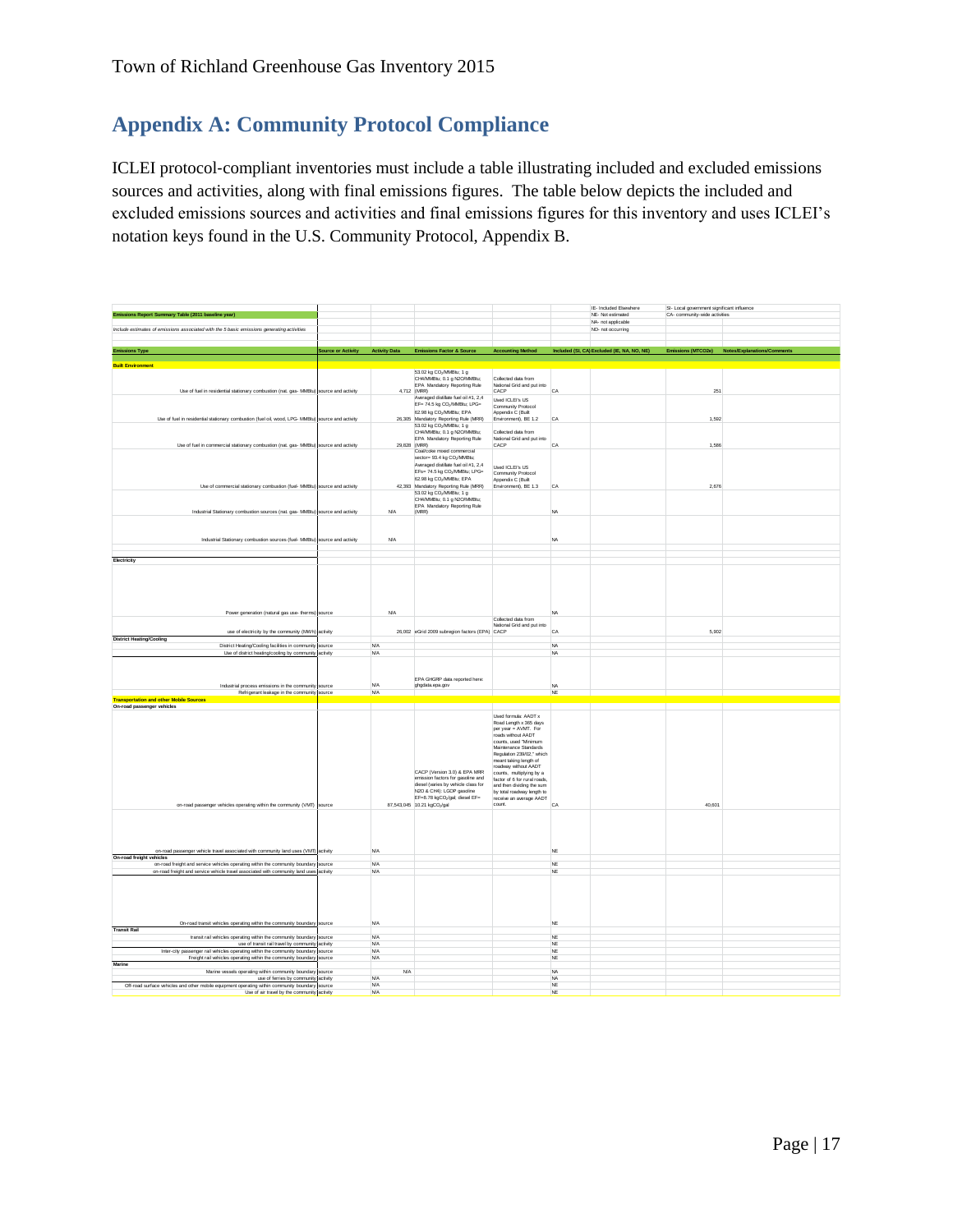| <b>Solid Waste</b>                                                                                                                                                                                                                                                             |            |                                                                                                                                                                                                |                                                                                             |           |  |                                                                                                                                                              |
|--------------------------------------------------------------------------------------------------------------------------------------------------------------------------------------------------------------------------------------------------------------------------------|------------|------------------------------------------------------------------------------------------------------------------------------------------------------------------------------------------------|---------------------------------------------------------------------------------------------|-----------|--|--------------------------------------------------------------------------------------------------------------------------------------------------------------|
| <b>Solid Waste</b>                                                                                                                                                                                                                                                             |            |                                                                                                                                                                                                |                                                                                             |           |  |                                                                                                                                                              |
| Operation of solid waste disposal facilities in community source                                                                                                                                                                                                               | <b>N/A</b> | Process emissions reported to the<br>EPA GHGRP annually; stationary<br>combustion emissions accounted for<br>in the energy use sector                                                          |                                                                                             | <b>NA</b> |  |                                                                                                                                                              |
|                                                                                                                                                                                                                                                                                | 2.520.28   |                                                                                                                                                                                                | Used ICLEI's US<br>Community Protocol<br>Appendix E (Solid Waste<br>Emission Activities and |           |  | 408.43 tons of waste disposed of at Bristol Hill Landfill<br>and 838.56 tons of waste disposed of at Energy<br>Recovery Facility. Information was calculated |
| generation and disposal of solid waste by the community source and activity<br><b>Water and Wastewater</b>                                                                                                                                                                     |            |                                                                                                                                                                                                | Sources), SW 2.2                                                                            | CA        |  | 3221 separately to yield 252 mtco2e emissions                                                                                                                |
| Potable Water- Energy Use                                                                                                                                                                                                                                                      |            |                                                                                                                                                                                                |                                                                                             |           |  |                                                                                                                                                              |
| Operation of water delivery facilities in the community source                                                                                                                                                                                                                 | <b>N/A</b> | CACP 3.0 eGrid 2009 electricity<br>emission factors: and natural gas<br>emission factors= 53.02 kg<br>CO2/MMBtu; 1 g CH4/MMBtu; 0.1 g<br>N2O/MMBtu                                             |                                                                                             | IE        |  |                                                                                                                                                              |
| Use of energy associated with use of potable water by the community activity                                                                                                                                                                                                   | <b>N/A</b> |                                                                                                                                                                                                |                                                                                             | <b>IE</b> |  |                                                                                                                                                              |
|                                                                                                                                                                                                                                                                                | <b>N/A</b> | CACP 3.0 eGrid 2009 electricity<br>emission factors: and natural gas<br>emission factors=53.02 kg<br>CO2/MMBtu; 1 g CH4/MMBtu; 0.1 g<br>N2O/MMRhi                                              |                                                                                             | NE        |  |                                                                                                                                                              |
| Use of energy associated with generation of wastewater by the community activity<br>Centralized Wastewater Systems- Process Emissions                                                                                                                                          |            |                                                                                                                                                                                                |                                                                                             |           |  |                                                                                                                                                              |
| Process emissions from operation of wastewater treatment facilities located in community source                                                                                                                                                                                | <b>N/A</b> | Method WW.8= EF without<br>nitrification or denitrification= 3.2 o<br>N,O/person equivalent/year; Method<br>WW.12a= EF for stream/river<br>discharge= 0.005 kg N2O-N/kg<br>sewage-N discharged |                                                                                             | <b>NA</b> |  |                                                                                                                                                              |
| process emissions associated with generation of wastewater by community activity                                                                                                                                                                                               | <b>N/A</b> |                                                                                                                                                                                                |                                                                                             | NA        |  |                                                                                                                                                              |
| Use of septic systems in community source and activity                                                                                                                                                                                                                         | <b>N/A</b> |                                                                                                                                                                                                |                                                                                             | NA        |  |                                                                                                                                                              |
| <b>Agriculture</b>                                                                                                                                                                                                                                                             |            |                                                                                                                                                                                                |                                                                                             |           |  |                                                                                                                                                              |
| Domesticated animal production source                                                                                                                                                                                                                                          | <b>N/A</b> |                                                                                                                                                                                                |                                                                                             | NE        |  |                                                                                                                                                              |
| Manure decomposition and treatment source                                                                                                                                                                                                                                      | <b>N/A</b> |                                                                                                                                                                                                |                                                                                             | NE        |  |                                                                                                                                                              |
| <b>Upstream Impacts of Community-wide Activities</b>                                                                                                                                                                                                                           |            |                                                                                                                                                                                                |                                                                                             |           |  |                                                                                                                                                              |
| Upstream impacts of fuels used in stationary applications by community activity                                                                                                                                                                                                | N/A        |                                                                                                                                                                                                |                                                                                             | NF        |  |                                                                                                                                                              |
| upstream and transmissions and distribution impacts of purchased electricity used by the<br>community activity                                                                                                                                                                 | <b>N/A</b> |                                                                                                                                                                                                |                                                                                             | NE        |  |                                                                                                                                                              |
| upstream impacts of fuels used for transportation in trips associated with the community activity                                                                                                                                                                              | <b>N/A</b> |                                                                                                                                                                                                |                                                                                             | NE        |  |                                                                                                                                                              |
| upstream impacts of fuels used by water and wastewater facilities for water used and wastewate<br>generated within the community boundary activity                                                                                                                             | <b>N/A</b> |                                                                                                                                                                                                |                                                                                             | NE        |  |                                                                                                                                                              |
| Upstream impacts of select materials (concrete, food, paper, carpets, etc.) used by the whole<br>community (additional community-wide flows of goods & services will create significant double<br>counting issues) activity<br><b>Independent Consumption-Based Accounting</b> | <b>N/A</b> |                                                                                                                                                                                                |                                                                                             | NE        |  |                                                                                                                                                              |
| Household consumption (e.g., gas & electricity, transportation, and the purchase of all other food,                                                                                                                                                                            |            |                                                                                                                                                                                                |                                                                                             |           |  |                                                                                                                                                              |
| goods and services by all households in the community) activity<br>Government consumption (e.g., gas & electricity, transportation, and the purchase of all other                                                                                                              | <b>N/A</b> |                                                                                                                                                                                                |                                                                                             | NE        |  |                                                                                                                                                              |
| food, goods and services by all governments in the community) activity<br>Lifecycle emissions of community businesses (e.g., gas & electricity, transportation, and the                                                                                                        | <b>N/A</b> |                                                                                                                                                                                                |                                                                                             | NE        |  |                                                                                                                                                              |
| purchase of all other food, goods and services by all businesses in the community) activity                                                                                                                                                                                    | <b>N/A</b> |                                                                                                                                                                                                |                                                                                             | NE        |  |                                                                                                                                                              |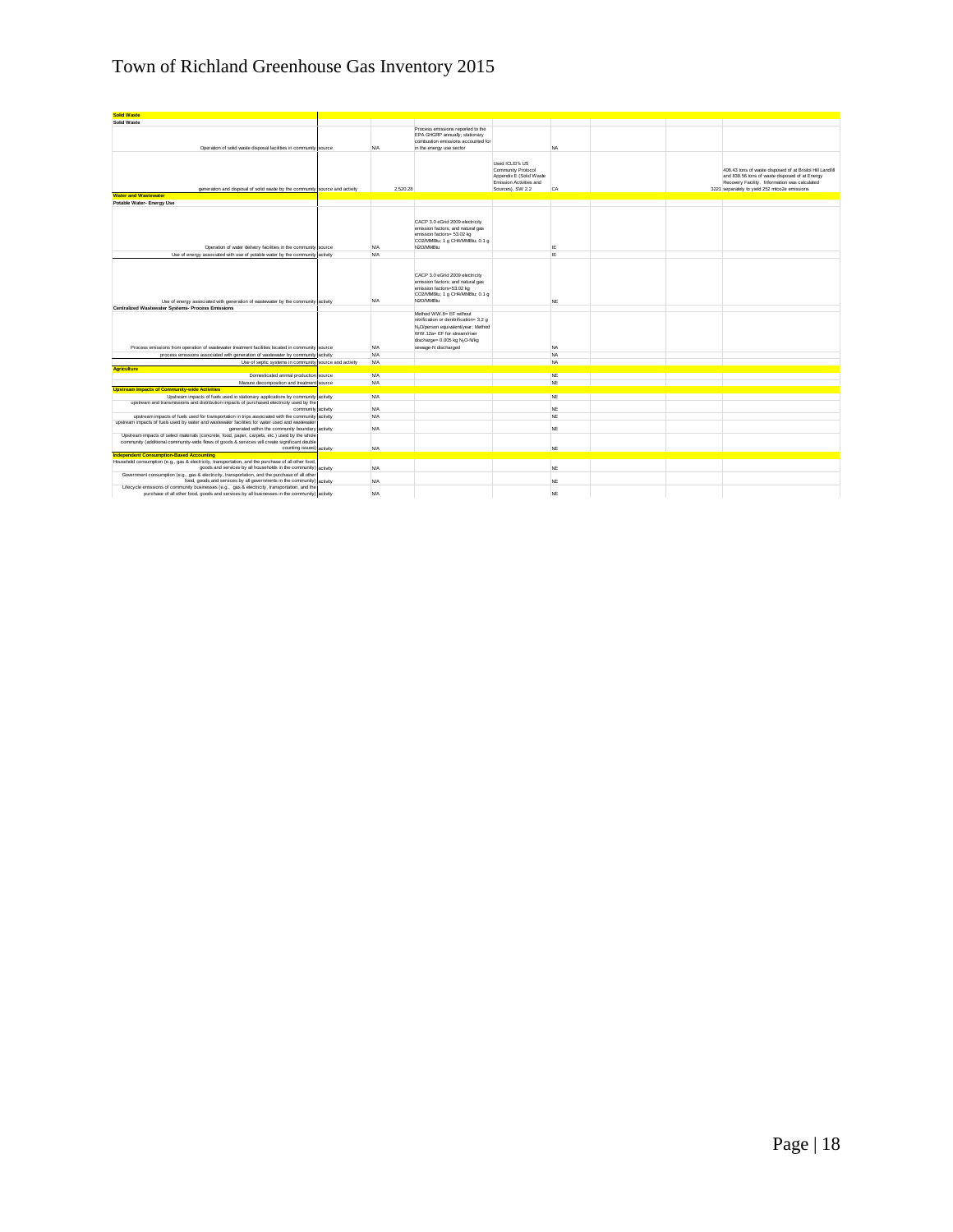## <span id="page-19-0"></span>**Appendix B: Estimation Method for Vehicle Miles Traveled**

The New York State Department of Transportation (NYSDOT) Traffic Data Viewer and information collected by the Syracuse Metropolitan Transportation Council (SMTC) provided data on the Annual Average Daily Traffic (AADT) going through the Town of Richland. Internal GIS data was utilized to generate road lengths within the town boundary, and these lengths were multiplied with the traffic counts to derive estimates for daily vehicle miles travelled (DVMT). DVMT was then multiplied by 365 days per year to derive annual vehicle miles traveled (AVMT). These estimates were entered into ClearPath to calculate emissions using the VMT & MPG calculator.<sup>4</sup>

The NYSDOT relies on actual and estimated traffic counts for their model, which may result in slight over or under estimations in the average daily traffic data. Additionally, the counts do not distinguish between origin and destination; therefore, these counts represent all vehicle trips that begin, end, and travel through the Town of Richland, therefore resulting in slight overestimations of town VMT. Also, the NYSDOT tracks traffic counts for main arteries only; therefore, additional calculations for AADT were needed to estimate AVMT for local/collector roads, as well as some main arteries that do not have AADTs available. The total length of roads in Richland with traffic counts is 42,757 miles in 2011, while 97.87 miles of roads do not have AADT counts available.

According to the *Minimum Maintenance Standards Regulation 239/02*, a set of guidelines produced by the Association of Municipalities of Ontario to help local communities estimate traffic volume, while conducting an AADT count, it is possible to estimate the traffic volume for dead-ends and cul-de-sacs to avoid resource intensive counts. This is done by multiplying the number of houses on the roadway by a factor of 6 for rural areas and 10 for urban areas.

This method was applied to the Town of Richland for the roads without AADT counts. It was determined that there are 1,216 occupied households in the Town of Richland, according to the 2010 US Census. It was assumed that all 1,216 homes are on roadways that do not have a count, since most houses are on local/collector roads and almost all local/collector roads in Richland did not have an AADT count. By multiplying 1,216 homes by 6, a combined AADT count of 7,296 was calculated for all 97.87 miles of roads without AADT counts available. In order to calculate VMTs, an average AADT value was needed, and derived by dividing by 7,296 by the 97.87 miles of uncounted roadway. This gave an average AADT value of 75, which was applied to all roadways that did not have a count.

There is some error involved in using this method. For instance, the method is meant to be applied to dead end streets and cul-de-sacs, but this study applied it to all roads in Richland without AADT counts available. In addition, there may have been some double counting if homes in Richland are located on roads that have AADT counts available. However, counting the number of houses on each road that did not have an AADT count would have been time consuming, and this VMT calculation is supposed to serve as a general reference for the town,

 $\overline{\phantom{a}}$ 

<sup>4</sup> Default MPGs and emissions factors from ICLEI's LGOP were used. To account for the 10% ethanol in most modern gasoline blends, VMT was entered for gasoline as 90% of the total VMT and for ethanol as 10% of the total VMT, and the same MPG was used for ethanol calculations as gasoline calculations.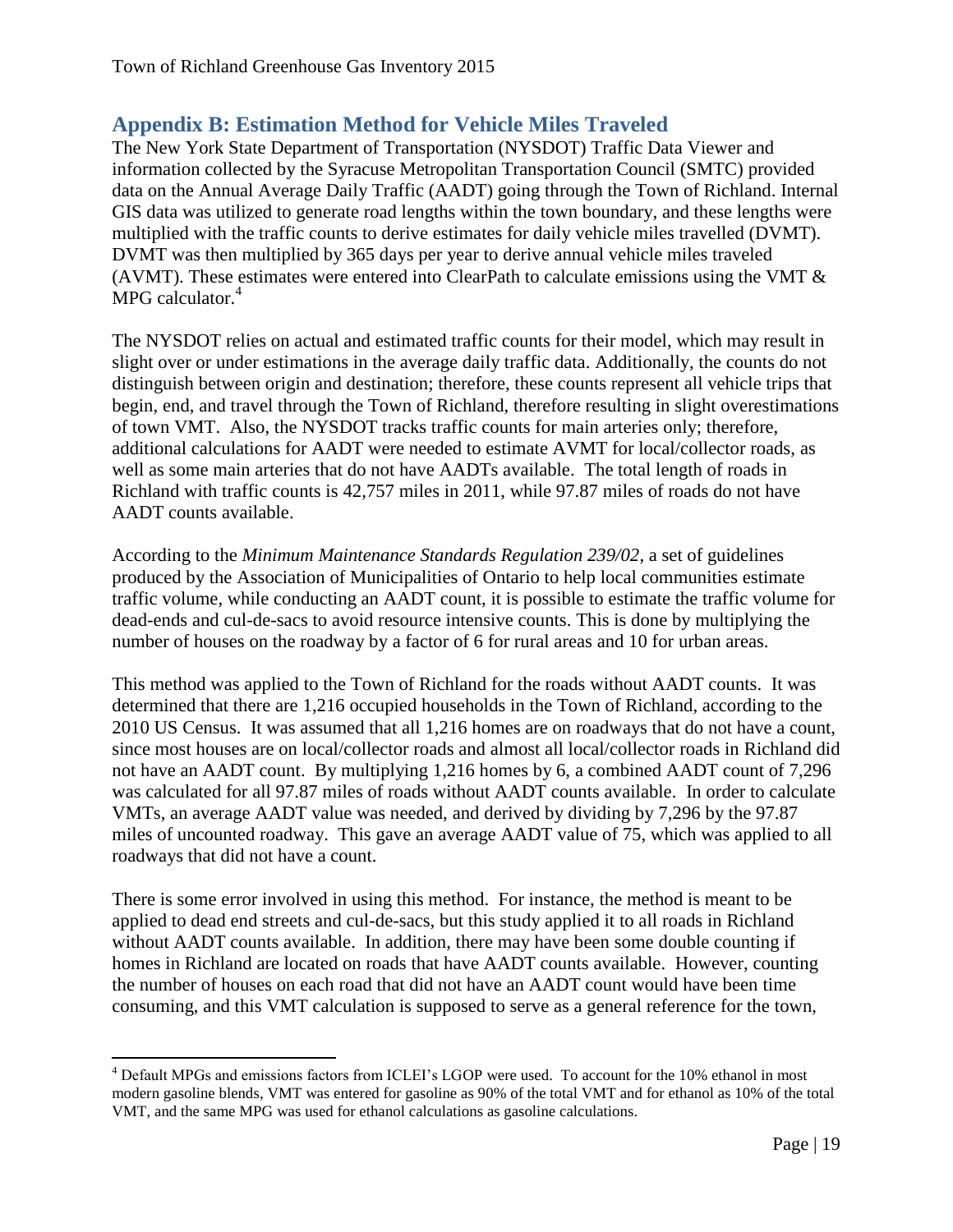not as an exact figure. Although this method involves some error, it is the best estimation of traffic volume given the availability of data.

|                                |                                      | TDV_ROU                         |             | <b>LENGTH</b> | <b>LENGTH IN</b><br><b>TOWN OF</b><br><b>RICHLAND</b> | <b>RATIO OF</b><br><b>LENGTH IN</b><br><b>TOWN OF</b> |             |
|--------------------------------|--------------------------------------|---------------------------------|-------------|---------------|-------------------------------------------------------|-------------------------------------------------------|-------------|
| <b>BEGINDESC</b>               | <b>ENDDESC</b>                       | TE                              | <b>AADT</b> | (MILES)       | (MILES)                                               | <b>RICHLAND</b>                                       | <b>DVMT</b> |
|                                | RT 13 PORT                           |                                 |             |               |                                                       |                                                       |             |
| <b>RT 104B</b>                 | <b>ONTARIO</b>                       | NY3                             | 3937        | 4.253         | 3.497                                                 | 0.822                                                 | 13,766.456  |
| RT 13 PORT                     | <b>CR15</b><br><b>CENTER</b>         |                                 |             |               |                                                       |                                                       |             |
| <b>ONTARIO</b>                 | <b>CHURCH</b>                        | NY3                             | 2562        | 4.954         | 2.976                                                 | 0.601                                                 | 7,625.492   |
|                                | RT 3 END RT                          |                                 |             |               |                                                       |                                                       |             |
| <b>RT11</b>                    | 13                                   | <b>NY13</b>                     | 2178        | 3.170         | 2.172                                                 | 0.685                                                 | 4,730.782   |
| <b>CR 48</b>                   |                                      |                                 |             |               |                                                       |                                                       |             |
| <b>PINEVILLE</b>               | ACC RT 81I                           | <b>NY13</b>                     | 2371        | 4.349         | 4.022                                                 | 0.925                                                 | 9,536.524   |
|                                |                                      | <b>CR28</b> to I81              |             |               |                                                       |                                                       |             |
| <b>LEHIGH RD</b>               | I-81 NB $(ON)$                       | NB                              | 253         | 0.376         | 0.376                                                 | 1.000                                                 | 95.244      |
| <b>CR 28 (OFF)</b>             | I-81 SB $(ON)$                       | <b>CR28</b> to 181<br><b>SB</b> | 443         | 0.405         | 2.649                                                 | 6.539                                                 | 1,173.650   |
|                                | CR 41 AND                            |                                 |             |               |                                                       |                                                       |             |
| <b>CR 41A</b>                  | <b>WOOD RD</b>                       | <b>US11</b>                     | 1512        | 3.982         | 3.982                                                 | 1.000                                                 | 6.021.419   |
|                                |                                      | I81 SB to                       |             |               |                                                       |                                                       |             |
| I-81 SB $(OFF)$                | <b>CR 28 (OFF)</b>                   | <b>CR28</b>                     | 261         | 0.283         | 0.283                                                 | 1.000                                                 | 73.989      |
| RT 104 MAPLE                   |                                      |                                 |             |               |                                                       |                                                       |             |
| <b>VIEW</b>                    | <b>CR 41A</b>                        | <b>US11</b>                     | 1393        | 2.595         | 1.438                                                 | 0.554                                                 | 2,003.771   |
|                                |                                      | NY13 to I81                     |             |               |                                                       |                                                       |             |
| <b>NY 13 (OFF)</b>             | I-81 SB $(ON)$<br><b>JCT LAKE ST</b> | $\rm SB$                        | 1561        | 0.407         | 0.144                                                 | 0.353                                                 | 224.400     |
| <b>JCT CR 2</b>                | <b>CR15</b>                          |                                 |             |               |                                                       |                                                       |             |
| <b>RICHLAND RD</b>             | <b>LACONA</b>                        | <b>I81</b>                      | 15671       | 5.609         | 4.820                                                 | 0.859                                                 | 75,527.496  |
|                                | <b>CR15 SANDY</b>                    |                                 |             |               |                                                       |                                                       |             |
| CR 5 PULASKI                   | <b>CREEK</b>                         | <b>US11</b>                     | 2189        | 5.758         | 4.840                                                 | 0.840                                                 | 10,594.353  |
|                                | <b>JCT CR</b>                        |                                 |             |               |                                                       |                                                       |             |
|                                | <b>TINKER</b>                        |                                 |             |               |                                                       |                                                       |             |
| <b>JCT RT 104</b>              | <b>TAVERN RD</b>                     | <b>I81</b>                      | 18890       | 3.430         | 2.672                                                 | 0.779                                                 | 50,474.776  |
| <b>JCT CR</b><br><b>TINKER</b> |                                      |                                 |             |               |                                                       |                                                       |             |
| <b>TAVERN RD</b>               | JCT RT 13                            | <b>I81</b>                      | 16832       | 3.380         | 3.145                                                 | 0.931                                                 | 52,941.836  |
|                                |                                      | I81 NB to                       |             |               |                                                       |                                                       |             |
| $I-81$ NB (OFF)                | <b>NY 13(ON)</b>                     | <b>NY13</b>                     | 1499        | 0.226         | 0.000                                                 | 0.000                                                 | 0.000       |
| CR 41 AND                      |                                      | US11.                           |             |               |                                                       |                                                       |             |
| <b>WOOD RD</b>                 | <b>RT13</b>                          | <b>SALINA ST</b>                | 3101        | 0.768         | 0.085                                                 | 0.110                                                 | 262.546     |
|                                |                                      | CR <sub>2</sub> A, CR           |             |               |                                                       |                                                       |             |
| <b>NYS 13</b>                  | E VIL LINE                           | 2A                              | 4021        | 1.579         | 1.311                                                 | 0.830                                                 | 5,270.908   |
| PULASKI VL                     | <b>RICHLAND</b><br><b>TL</b>         | <b>RICHLAND</b><br>RD, CR 2     | 1730        | 4.430         | 4.344                                                 | 0.981                                                 | 7,514.840   |
|                                |                                      |                                 |             |               |                                                       |                                                       |             |

| <b>Total DVMT:</b>  | 247,838.48 |
|---------------------|------------|
| Days per year:      | 365        |
| <b>Total Annual</b> |            |
|                     |            |

**VMT**<br>(AVMT): **(AVMT):** 90,461,045.96

**Table 3: 2011 Town of Richland Traffic Data for Road Segments with Available AADT**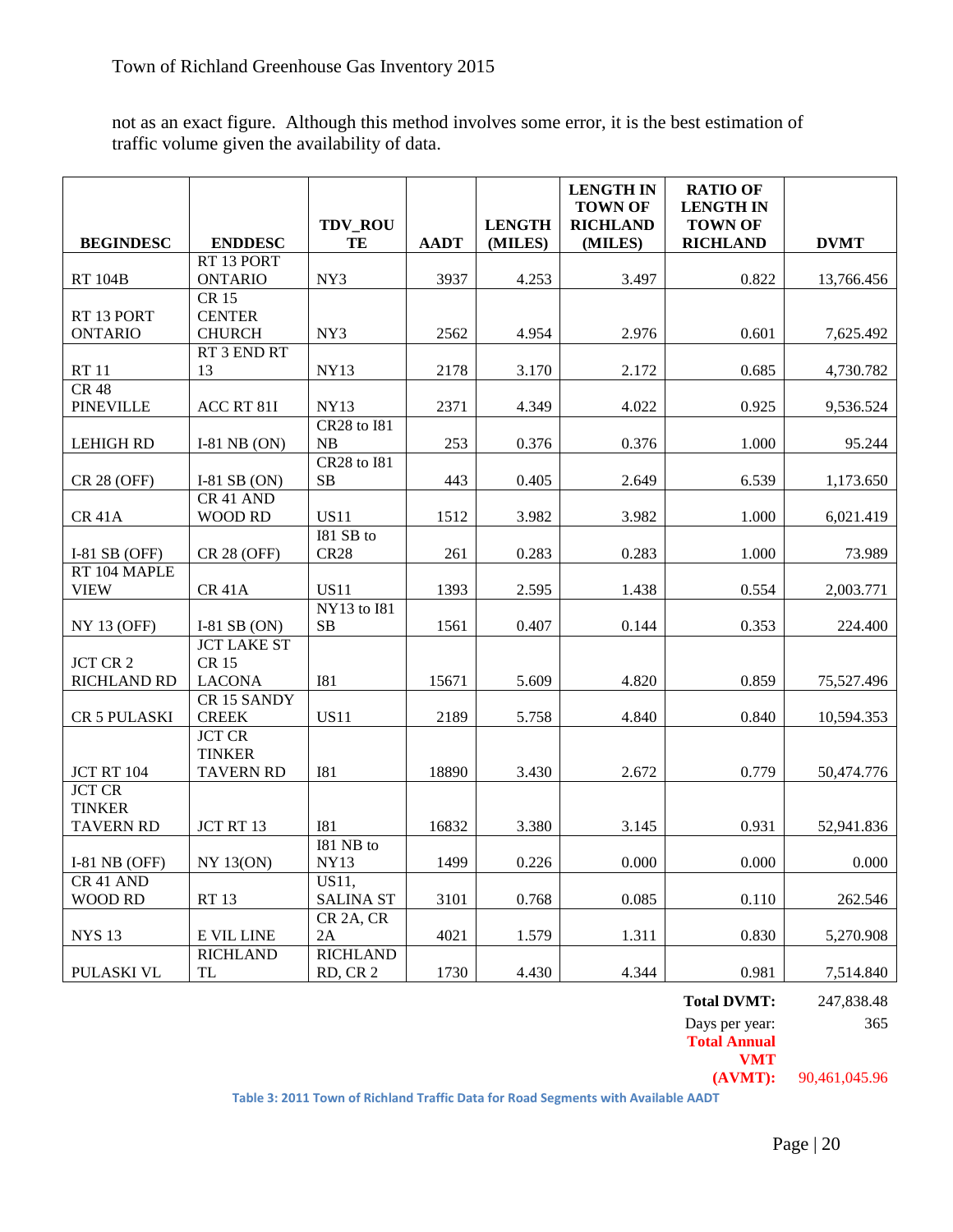| # occupied housing units:                                 | 1,216 |
|-----------------------------------------------------------|-------|
| <b>Total AADT</b> for roads not<br>accounted for above:   | 7,296 |
| Days per year:                                            | 365   |
| <b>Average AADT</b> for roads not<br>accounted for above: | 75    |
| <b>Total Annual VMT for manually</b><br>calculated roads: |       |

**Table 4: 2011 Town of Richland Traffic Data for Road Segments without Available AADT**

AVMT for road segments with available AADT and for road segments without available AADT were then added to generate total AVMT for the Town of Richland, 93,124,085.958 miles in 2011.